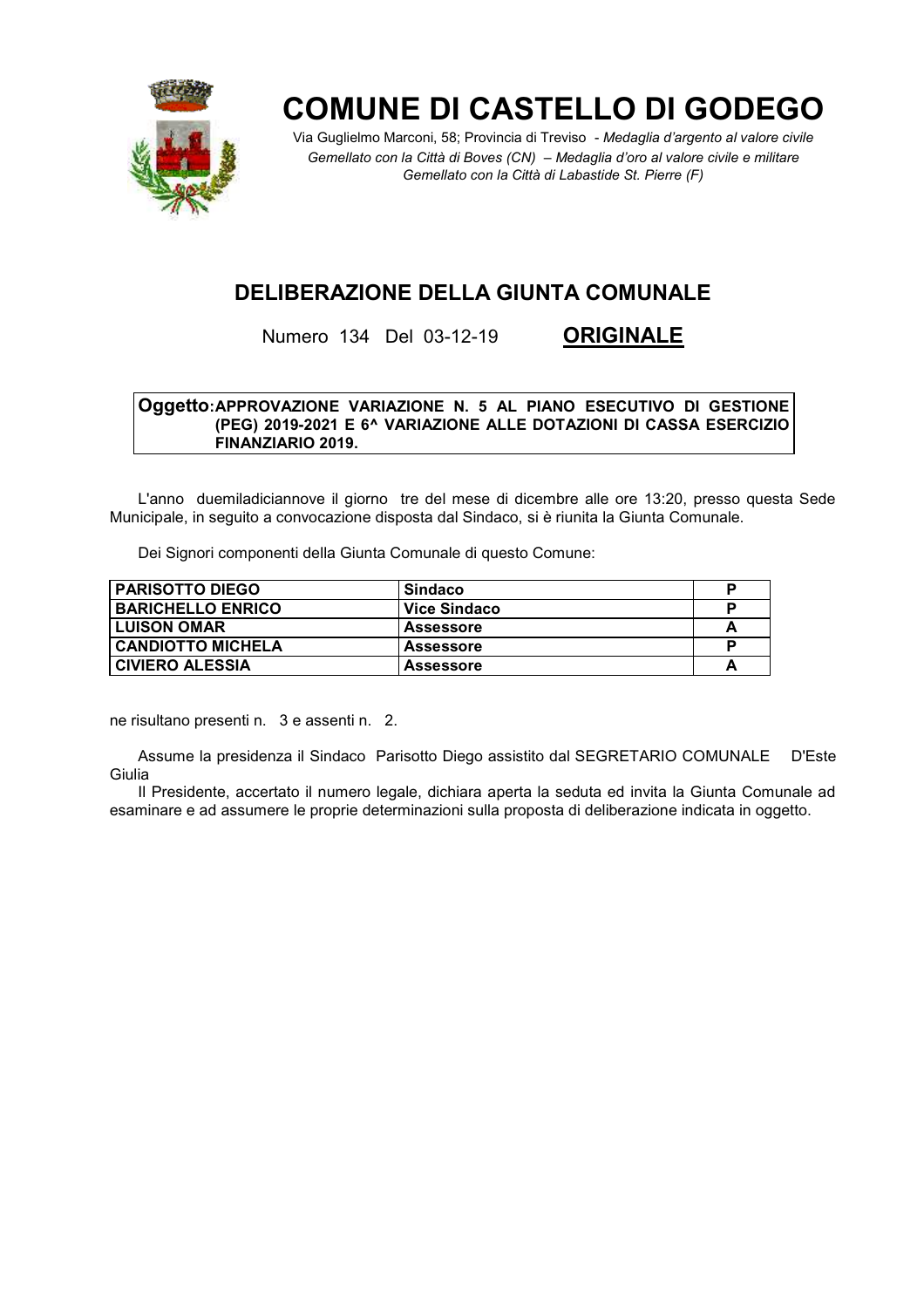### **LA GIUNTA COMUNALE**

**PREMESSO CHE:** 

- con deliberazione di Consiglio Comunale n. 42 del 28/12/2018 è stato approvato il Bilancio di Previsione e il Documento Unico di Programmazione 2019-2021;
- con deliberazione di Giunta Comunale n. 2 del 31/01/2019 è stato approvato il piano esecutivo di gestione (PEG) per il triennio 2019-2021:
- con deliberazione di Giunta Comunale n. 1 del 17/01/2019 è stata approvata una prima variazione alle dotazioni di cassa del bilancio 2019-2021, esercizio finanziario 2019:
- con deliberazione di Consiglio Comunale n. 2 del 07/03/2019 è stata approvata la prima variazione di competenza del bilancio di previsione, del DUP e del programma triennale ed elenco annuale delle opere pubbliche 2019-2021 e dell'elenco biennale dei servizi e forniture 2019-2020:
- con deliberazione di Giunta Comunale n. 24 del 14/03/2019 è stata approvata la 1^ variazione al piano esecutivo di gestione (PEG) per il triennio 2019-2021 e la 2^ variazione alle dotazioni di cassa esercizio finanziario 2019:
- con deliberazione di Giunta Comunale n.46 del 09/05/2019 è stata approvata la seconda variazione di competenza del bilancio di previsione finanziario, del DUP, del programma triennale ed elenco annuale delle opere pubbliche 2019-2021 e dell'elenco biennale dei servizi e delle forniture 2019-2020, adottata in via d'urgenza ai sensi dell'art. 175. comma 4. del d.lgs. 267/2000, ratificata con delibera di Consiglio Comunale n. 26 del 29/05/2019;
- con deliberazione di Giunta Comunale n. 54 del 23/05/2019 è stata approvata la 2^ variazione al piano esecutivo di gestione (PEG) per il triennio 2019-2021 e la 3^ variazione alle dotazioni di cassa esercizio finanziario 2019:
- con deliberazione di Consiglio Comunale n. 29 del 31/07/2019 è stata approvata la terza variazione di competenza del bilancio di previsione, del DUP e del programma triennale ed elenco annuale delle opere pubbliche 2019-2021:
- con deliberazione di Giunta Comunale n. 85 del 07/08/2019 è stata approvata la 3^ variazione al piano esecutivo di gestione (PEG) per il triennio 2019-2021 e la 4^ variazione alle dotazioni di cassa esercizio finanziario 2019:
- con deliberazione di Consiglio Comunale n. 36 del 30/09/2019 è stata approvata la quarta variazione di competenza del bilancio di previsione, del DUP e del programma triennale ed elenco annuale delle opere pubbliche 2019-2021 e all'elenco biennale dei servizi e delle forniture 2019-2020;
- con deliberazione di Giunta Comunale n. 103 del 10/10/2019 è stata approvata la 4^ variazione al piano esecutivo di gestione (PEG) per il triennio 2019-2021 e la 5^ variazione alle dotazioni di cassa esercizio finanziario 2019:

RICHIAMATA la delibera di Giunta Comunale n.126 del 28/11/2019, dichiarata immediatamente eseguibile, con la quale è stata approvata la quinta variazione di competenza del bilancio di previsione, del DUP 2019-2021 e del programma triennale ed elenco annuale delle opere pubbliche 2019-2021 e all'elenco biennale dei servizi e delle forniture 2019-2020, da ratificarsi in Consiglio Comunale entro il 31/12/2019;

#### CONSIDERATO CHE ai sensi dell'art. 169 del D.Lgs. n. 267/2000:

Comma 1. La Giunta Comunale delibera il piano esecutivo di gestione (PEG) entro venti giorni dall'approvazione del bilancio di previsione, in termini di competenza. Con riferimento al primo esercizio il PEG è redatto anche in termini di cassa. Il PEG è riferito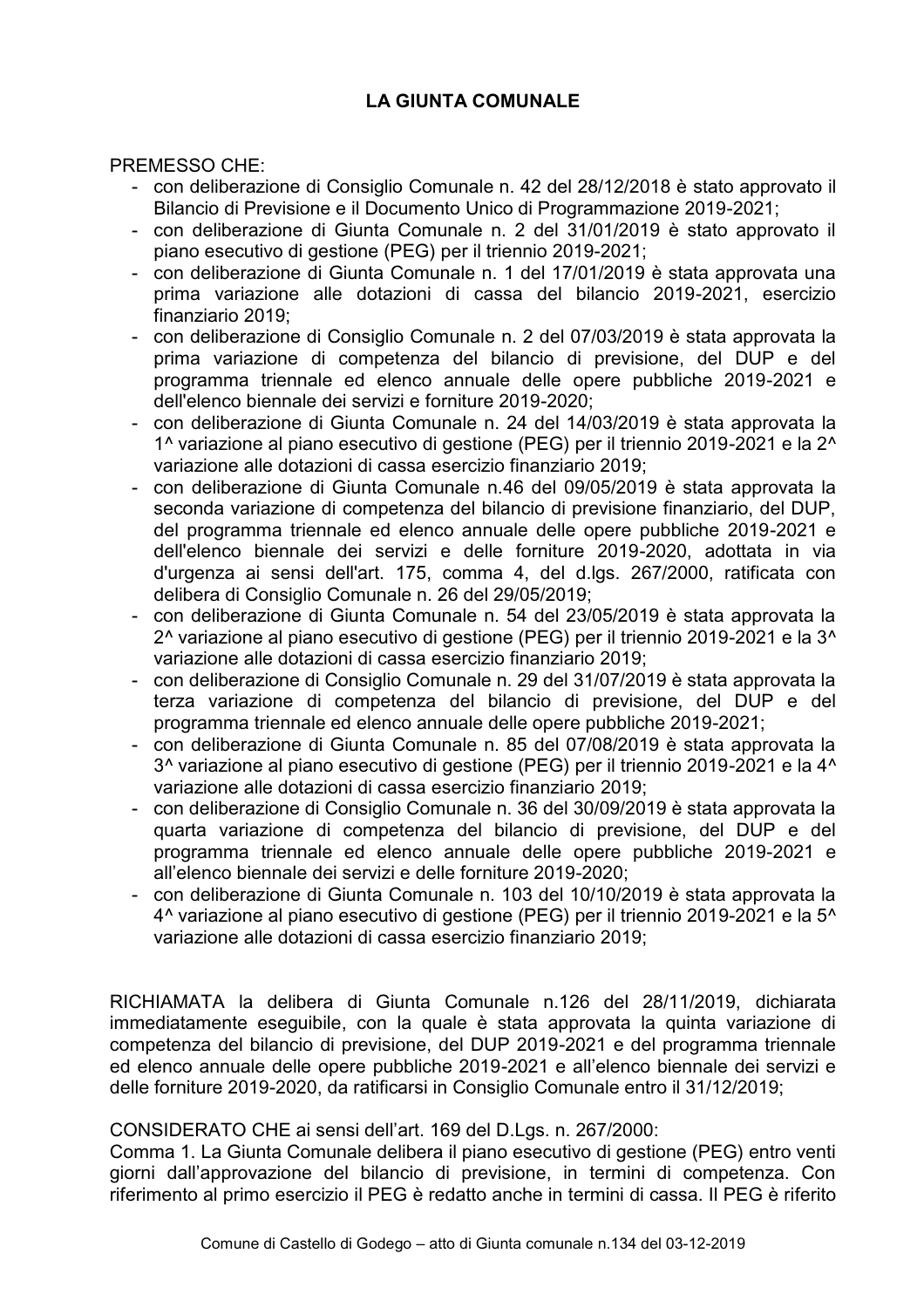ai medesimi esercizi considerati nel bilancio, individua gli obiettivi della gestione ed affida gli stessi, unitamente alle dotazioni necessarie, ai responsabili dei servizi;

Comma 2. Nel PEG le entrate sono articolate in titoli, tipologie, categorie, capitoli, ed eventualmente in articoli, secondo il rispettivo oggetto. Le spese sono articolate in missioni, programmi, titoli, macroaggregati, capitoli ed eventualmente in articoli. I capitoli costituiscono le unità elementari ai fini della gestione e della rendicontazione, e sono raccordati al quarto livello del piano dei conti finanziario di cui all'articolo 157;

Comma 3. L'applicazione dei commi 1 e 2 del presente articolo è facoltativa per gli enti locali con popolazione inferiore a 5.000 abitanti, fermo restando l'obbligo di rilevare unitariamente i fatti gestionali secondo la struttura del piano dei conti di cui all'art. 157, comma 1-bis:

Comma 4. Il PEG è deliberato in coerenza con il bilancio di previsione e con il documento unico di programmazione. Al PEG è allegato il prospetto concernente la ripartizione delle tipologie in categorie e dei programmi in macroaggregati, secondo lo schema di cui all'allegato n. 8 al decreto legislativo 23 giugno 2011, n. 118, e successive modificazioni. Il piano dettagliato degli obiettivi di cui all'articolo 108, comma 1, del presente testo unico e il piano della performance di cui all'articolo 10 del decreto legislativo 27 ottobre 2009, n. 150, sono unificati organicamente nel PEG;

Il P.E.G. (Piano esecutivo di gestione) è strumento necessario per la valutazione dei responsabili e del personale perché è tramite esso che si può tener conto dei risultati raggiunti in base agli obiettivi/funzioni previsti;

DATO ATTO che il PEG è composto:

- a) da un Piano dettagliato degli obiettivi / funzioni coerenti con i programmi illustrati nel DUP 2019-2021, che dovranno essere oggetto di reporting da parte dei Responsabili al fine di consentire adequate informazioni di ritorno alla Giunta Comunale:
- b) da una parte finanziaria, suddivisa in capitoli, che evidenzia le entrate e le spese correnti e di investimento assegnate ai responsabili di Posizione Organizzativa;
- c) dagli obiettivi di performance dal momento che dal 2012 il piano per la performance è contenuto nel PEG, in modo da avere anche un profilo economico;

CONSIDERATO che si rende pertanto necessario modificare una quinta volta il PEG approvato originariamente con deliberazione di Giunta Comunale n. 2 del 31/01/2019, assegnando le dotazioni finanziarie ai Responsabili di Area sulla base degli obiettivi (anche di performance) e funzioni attribuiti, modificate per come evidenziato nell'allegato A) relativamente alle previsioni di competenza e nell'allegato B) relativamente alle previsioni di cassa della presente deliberazione:

DATO ATTO che contestualmente viene approntata anche la sesta variazione di cassa relativamente all'esercizio finanziario 2019, per come meglio specificata nell'allegato C);

DATO ATTO che la proposta di aggiornamento al Piano Esecutivo di Gestione 2019-2021, è stata predisposta di concerto dai Responsabili delle Posizioni Organizzative coordinati dal Segretario Generale e dato atto che la stessa è conforme ai programmi, progetti, piani e obiettivi generali dell'Amministrazione, contenuti nel bilancio di previsione e negli altri documenti programmatici dell'ente, via via modificati nel corso dell'anno;

ATTESO, che i Responsabili delle singole aree rispondono del risultato delle loro attività sotto il profilo dell'efficacia (soddisfacimento dei bisogni), dell'efficienza (completo e tempestivo reperimento delle risorse e contenimento dei costi di gestione) e delle procedure di reperimento ed organizzazione dei fattori produttivi secondo gli indirizzi contenuti nel PEG e nei regolamenti comunali: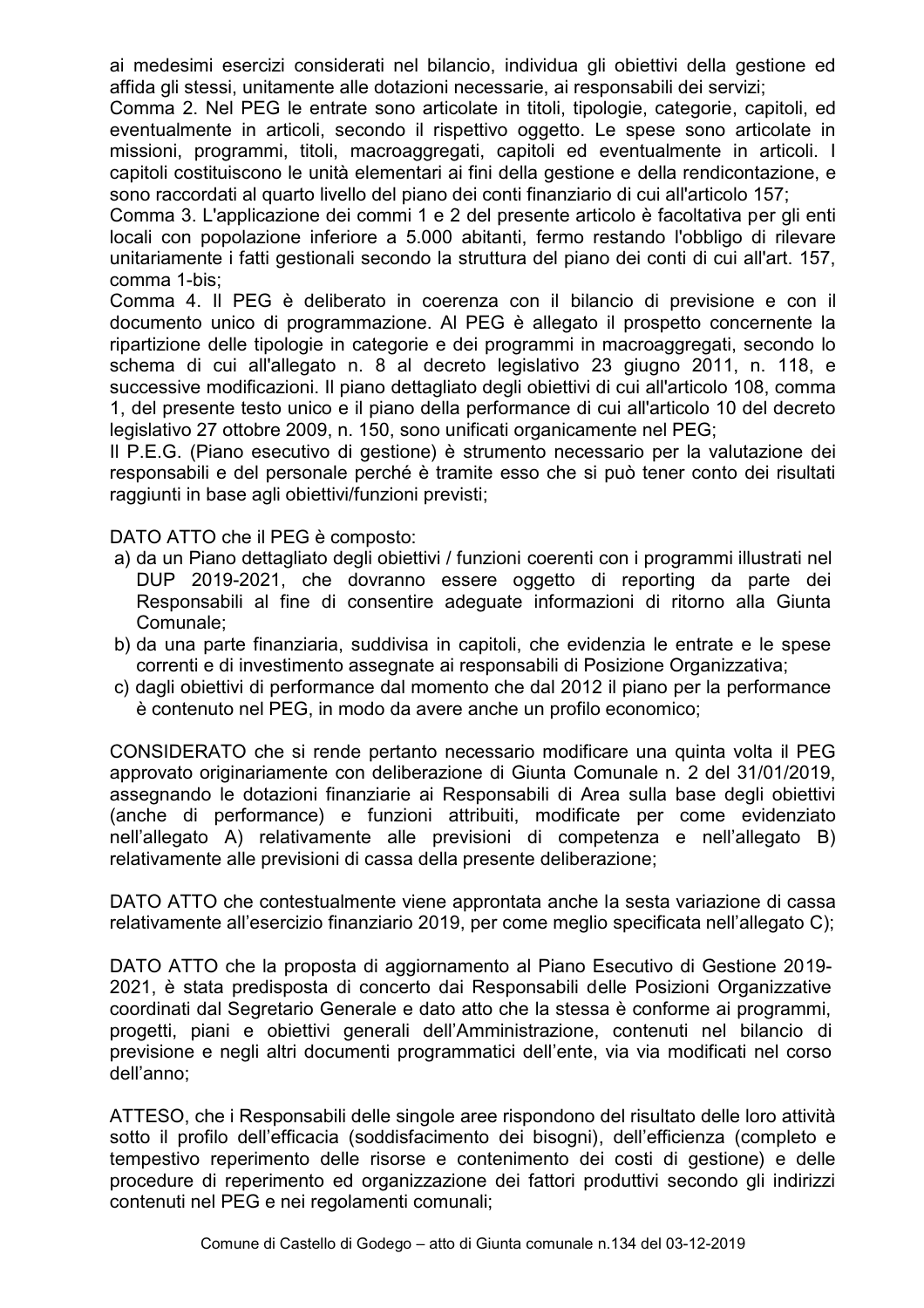PRESO ATTO che con propria precedente deliberazione n. 29 del 28/03/2019 sono state confermate le aree e le posizioni organizzative, con organizzazione ad oggi in essere e definiti i criteri per il conferimento e la revoca degli incarichi di P.O.;

PRESO ATTO che il Sindaco, con propri decreti, ha nominato i Responsabili delle Posizioni Organizzative;

DATO ATTO che al raggiungimento degli obiettivi/risultati di lavoro attesi è legata l'erogazione della retribuzione di risultato ai Responsabili delle posizioni organizzative, a seguito di valutazione da parte dell'Organismo Associato di Valutazione;

VISTO il vigente Regolamento Comunale sull'Ordinamento degli Uffici e dei Servizi approvato con delibera di Giunta Comunale n. 17 del 29/03/2017;

VISTO l'art. 107 del D.Lgs. 267/2000, i cui commi 2 e 3 elencano le competenze dei Responsabili dei servizi:

VISTO il parere favorevole di regolarità tecnica e di regolarità contabile espresso dal Responsabile dell'Area Finanziaria, ai sensi dell'art, 49 del D.Las n. 267/2000:

VISTO il D.Lgs 267/2000 e s.m.i.;

CON VOTI unanimi favorevoli espressi in forma palese

#### **DELIBERA**

1. di approvare le variazioni al Piano Esecutivo di Gestione (PEG) 2019-2021 n. 5 sia per quanto riguarda la competenza esercizi finanziari 2019-2021 (allegato A) sia per quanto riguarda la cassa (allegato B) esercizio finanziario 2019;

2. di approvare contestualmente la sesta variazione di cassa distinta per capitoli esercizio finanziario 2019 per come meglio specificato nell'allegato C) e la sesta variazione di cassa per il tesoriere esercizio finanziario 2019 per come meglio specificato nell'allegato D);

3. di aggiornare conseguentemente il Piano Esecutivo di Gestione (PEG) per gli anni 2019-2021 composto dal Piano dettagliato degli objettivi (anche di performance) e funzioni, sotto riportati, per come risultante a seguito della presente variazione;

4. di autorizzare i Responsabili delle Posizioni Organizzative ed il Segretario Comunale ad adottare tutti gli atti necessari per l'attività gestionale del Comune:

5. di dare atto che l'assegnazione di cui sopra è necessaria per l'attuazione dei programmi stabiliti con il DUP (Documento unico di programmazione) 2019/2021 dal Consiglio Comunale in allegato al bilancio di previsione 2019/2021, che viene ulteriormente adeguato a seguito delle variazioni sopra richiamate;

6. di assegnare ai Responsabili delle 5 Aree le risorse economiche individuate con i progetti allegati alla presente deliberazione precisando che nella gestione delle proprie risorse dovranno adeguare la propria azione ai dettami dei D.Lgs. n. 267/2000 e D.Lgs. 118/2011 ai principi contabili ad esso allegati e al mantenimento del pareggio di bilancio;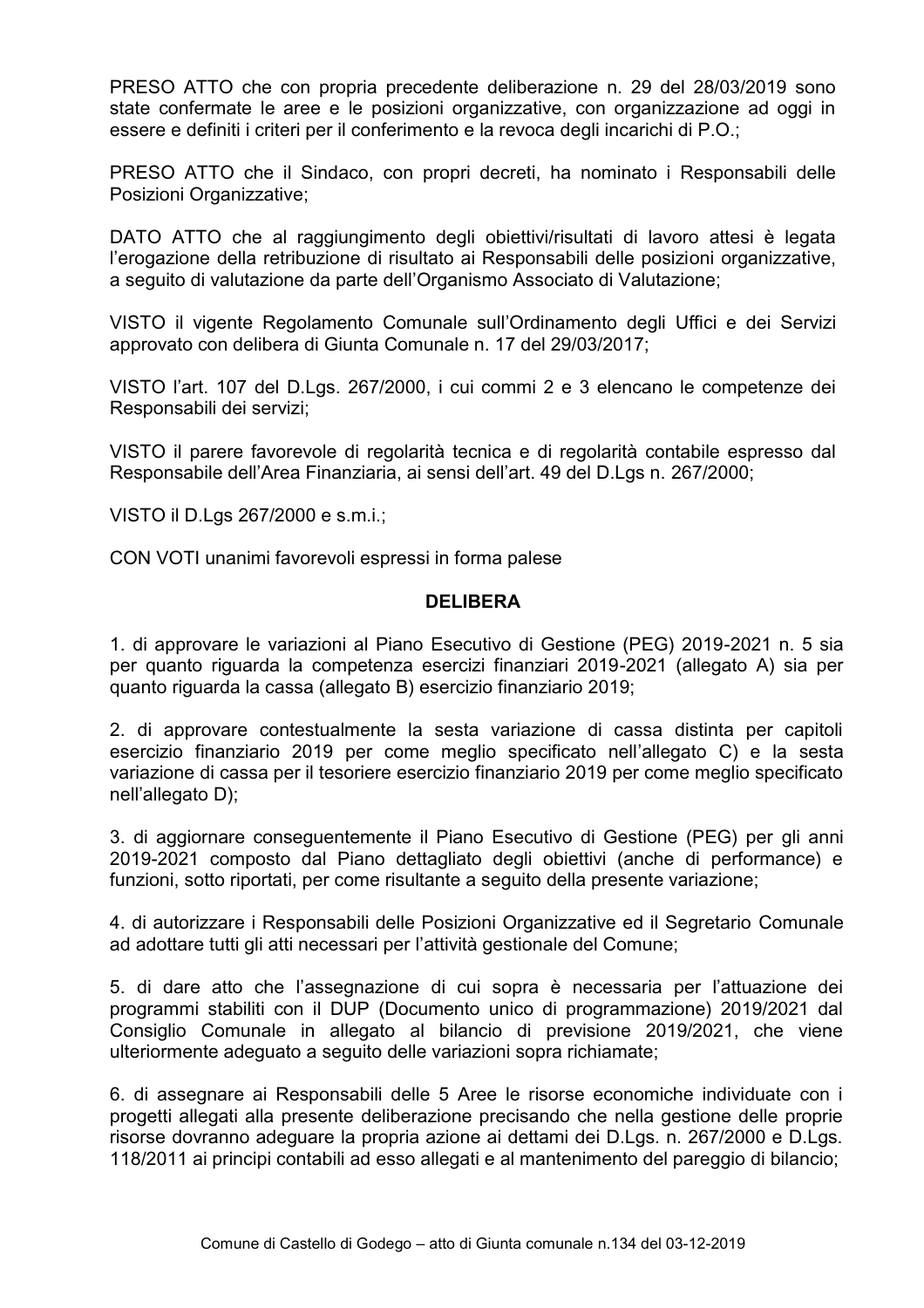7. di prendere atto che in caso di assenza o impedimento dei Responsabili delle Posizioni Organizzative, alla sostituzione si provvederà come da apposito decreto del Sindaco.

#### LA GIUNTA COMUNALE

con separata votazione unanime favorevole, espressa in forma palese, dichiara la propria deliberazione immediatamente eseguibile ai sensi dell'art. 134 comma 4, del D. Lgs. 267/2000.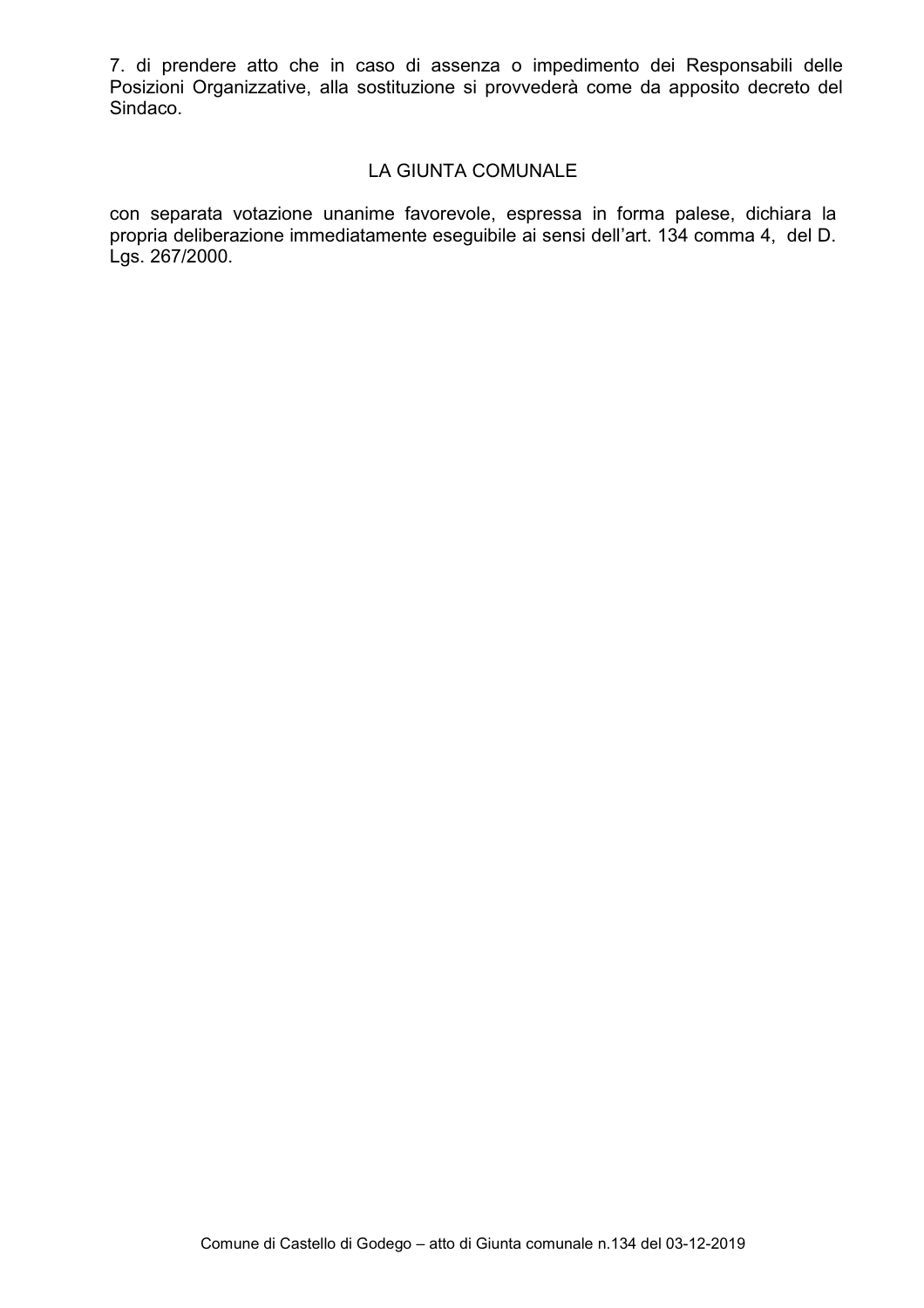

# **COMUNE DI CASTELLO DI GODEGO** Provincia di Treviso

**FUNZIONI E OBIETTIVI GESTIONALI ANNO 2019** 

# AREA I SEGRETERIA – SERVIZI ALLA PERSONA

Responsabile dott.ssa Toniolo Elena

SERVIZI: UFFICIO DI SEGRETERIA - PROTOCOLLO – SERVIZI DEMOGRAFICI – URP - SERVIZI SOCIALI - CULTURA

Risorse Peron Sonia Istruttore amministrativo tempo pieno ed indeterminato umane  $(cat. C pos. ec. C5)$ De Lazzari Lucia collaboratore amministrativo a tempo indeterminato e parziale 18/36 ore (cat. B3 - posizione economica B6) Beltrame Loretta - istruttore amministrativo - tempo parziale 66% e indeterminato (cat. C posizione economica C5) Sgalmuzzo Carla - esecutore a tempo pieno ed indeterminato (cat. B posizione economica B6) Ferraccioli Pamela - istruttore amministrativo - tempo parziale e indeterminato 18/36 ore - (cat. C posizione economica C4) Milani Elena- Assistente Sociale a tempo pieno ed indeterminato (cat. D1) - dal 01/07/2019 fino al 10/10/2019 Baggio Daniela - collaboratore part time 24/36 ore a tempo indeterminato  $(cat. B7)$ Pozzobon Daniela - Istruttore amministrativo tempo pieno ed indeterminato (cat. C pos. ec. C4) Goegan Sara - Istruttore amministrativo tempo pieno ed indeterminato (cat. C pos. ec. C1) (impiegata anche nell'Area IV fino al 14/11/2019)

#### UFFICIO SEGRETERIA GENERALE E PROTOCOLLO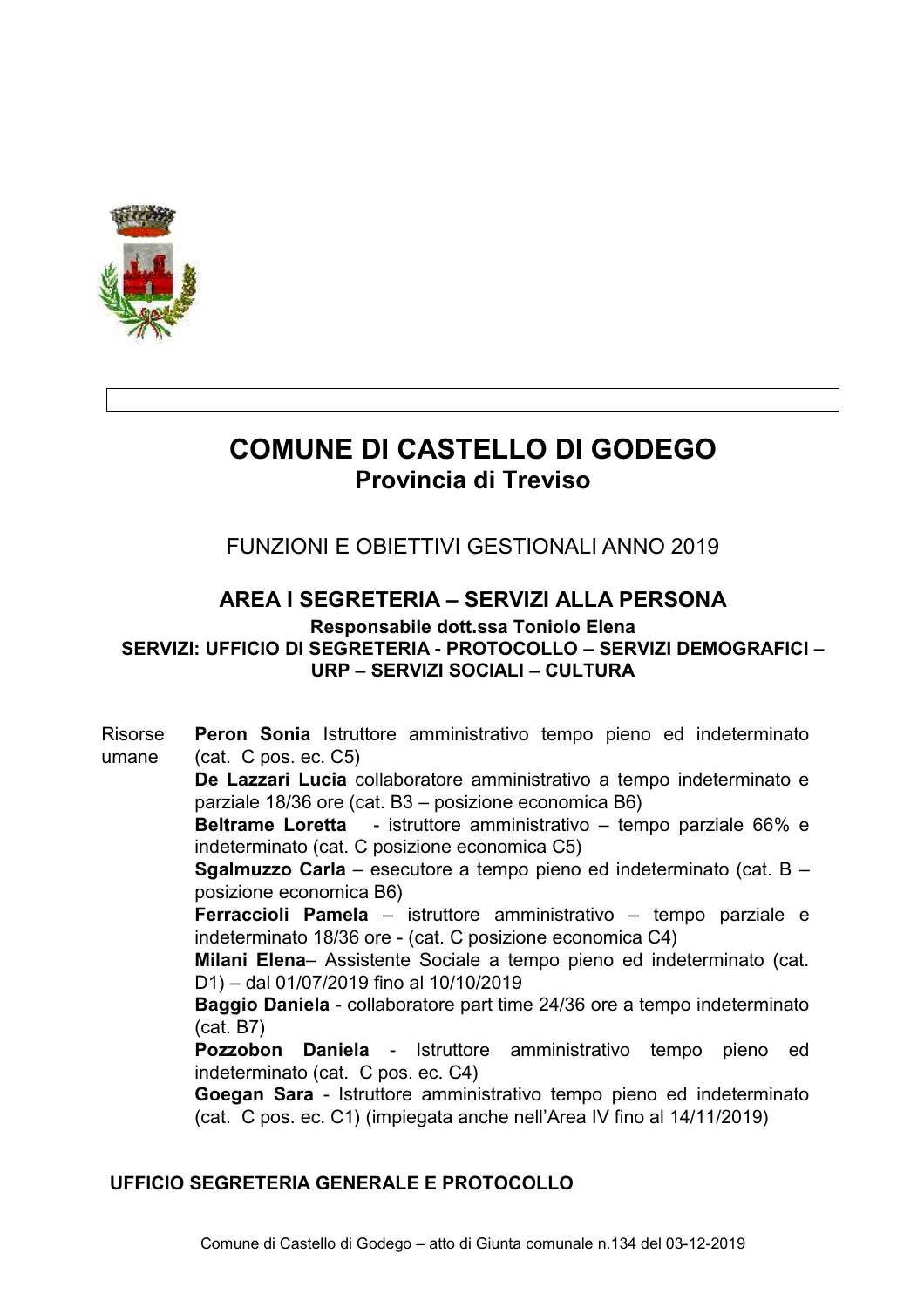Personale addetto:

Peron Sonia Sgalmuzzo Carla

#### **FUNZIONI ED ATTIVITA':**

- Adozione delle determinazioni e predisposizione delle proposte di deliberazione di competenza dell'Ufficio:
- Gestione delle deliberazioni della Giunta Comunale/Consiglio Comunale;
- Collaborazione per la predisposizione del P.E.G.;
- Collaborazione per la predisposizione degli atti per l'affidamento e aggiudicazione di servizi e forniture di competenza dell'Area;
- Rapporti con amministratori, pubblico ed altri Enti:
- Gestione Albo comunale delle Associazioni e delle Organizzazioni di volontariato;
- Rapporti con le Associazioni e i gruppi del territorio;
- Sostegno informativo alle Associazioni del territorio;
- Collaborazione con il nuovo Albo delle Associazioni per la predisposizione del calendario delle iniziative del corrente anno e gestione contributi alle Associazioni:
- Concessione in uso continuativo degli immobili comunali: Palestra della scuola primaria "G.Bianco". Palestra della scuola secondaria di I grado "G.Renier", locali in corso di realizzazione con il Progetto Refresh, locale piano terra lato est Villa Priuli. Aule ovest della scuola primaria "G.Bianco", ex direzione didattica e piano interrato presso scuola primaria "G.Bianco", Sala Associazioni;
- Sport:
- Spese di rappresentanza;
- Gestione gettoni presenza consiglieri comunali;
- Gestione del centralino telefonico:
- Collaborazione con il Segretario Comunale per l'aggiornamento del piano triennale di prevenzione della corruzione e trasparenza;
- Aggiornamento del sito internet comunale nel rispetto della normativa in materia di "amministrazione trasparente" per le parti di competenza;
- Gestione servizio protocollo;
- Gestione Albo Pretorio informatico comunale;
- Archiviazione atti di competenza;
- Gestione e registrazione contratti;
- · Ripartizione diritti di segreteria e di rogito;
- Rinnovo adesioni annuali ad Associazioni/Enti;
- Gestione delle polizze assicurative dell'Ente e gestione sinistri con la consulenza di Società di brokeraggio assicurativo;
- Adempimenti in materia di privacy relative all'ufficio;
- Abbonamenti a riviste specializzate e servizi on line ad uso degli uffici:
- Ritiro presso gli uffici di Treviso tramite messo dei passaporti e libretti di Porto d'armi:
- Notifica atti:
- Dichiarazioni di ospitalità e cessione fabbricati;
- Sportello protocollo;
- Gestione delle concessioni in uso occasionale degli immobili comunali;
- Accorpamento anagrafiche del protocollo informatico.

### **SERVIZI DEMOGRAFICI**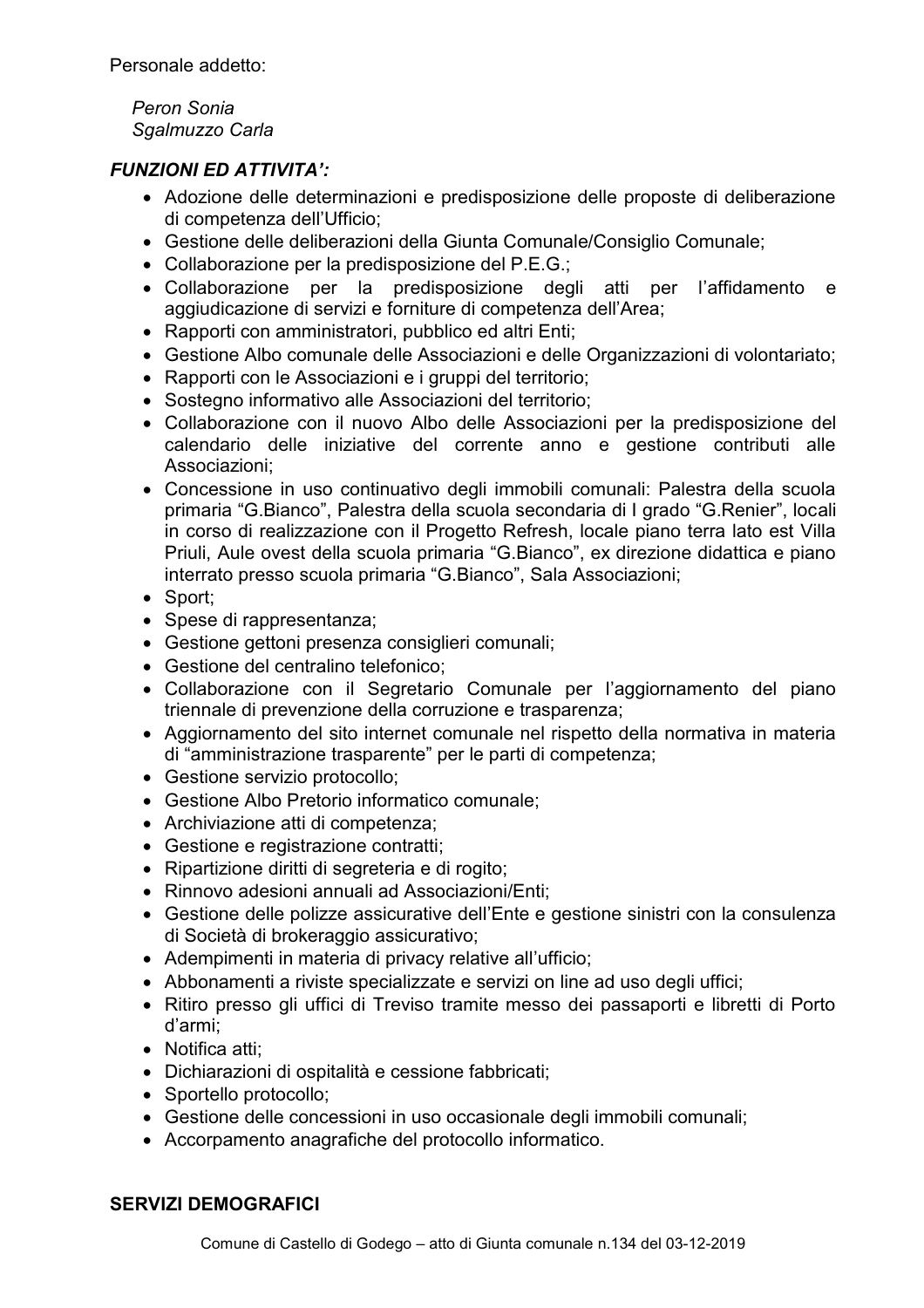Personale addetto:

**Beltrame I oretta** Pozzobon Daniela De Lazzari Lucia

- Gestione iscrizioni AIRE (Anagrafe Italiani Residenti all'estero):
- Trascrizioni atti di nascita, matrimonio, morte, divorzio e cittadinanza inviati dai Consolati:
- Autentica di copie artt. 18 e 19 DPR 445/2000;
- Autentica di firma  $-$  art. 21 DPR 445/2000;
- Autentiche deleghe pensioni;
- Dichiarazioni sostitutiva dell'atto di notorietà art. 47 DPR 445/2000:
- Pratiche di iscrizioni anagrafiche, pratiche di cancellazioni e cambi di indirizzo. aggiornamento schedari anagrafici;
- Statistiche mensili e annuali ISTAT, collegamento INA SAIA con trasmissione giornaliera dei dati;
- Collegamento ANAG-AIRE con il Ministero degli Interni con trasmissione settimanale dei dati;
- Pratiche di aggiornamento dati patente e libretti auto art. 116, co. 11 DPR n. 575/1994;
- · Rilascio carte d'identità cartacee:
- Rilascio CIE:
- Fotografie legalizzazioni art. 34 DPR. 445/2000;
- Certificati anagrafici art. 33 DPR 223/1989:
- Certificati di stato civile art. 106 DPR 396/2000;
- Cittadinanza Legge 91/1992 acquisizione/riacquisto/perdita;
- Atti stato civile (nascita, morte, cittadinanza, pubblicazioni e matrimoni, separazioni, divorzi, riconciliazioni) davanti all'ufficiale di stato civile o notaio:
- separazione, divorzio, costituzione di fondi patrimoniali, c/o tribunale;
- Pratiche di variazione di nome ed aggiornamento registri di stato civile e consequenti annotazioni;
- Nascita dichiarazioni di nascita art. 30 DPR 396/2000;
- Morte denuncia art. 72 DPR 396/2000:
- Permesso di seppellimento e trasporto salme;
- Gestione servizio elettorale, revisioni dinamiche e straordinarie, aggiornamento fascicoli e schedario elettorale:
- · Elettorale aggiornamento albo degli scrutatori di seggio elettorale e di presidenti di seggio;
- Elezioni: Amministrative ed Europee, Politiche e Referendum;
- Voto cittadini europei:
- Statistiche elettorali:
- Elenchi Giudici popolari iscrizioni albo;
- Leva militare:
- Ufficio ISTAT, censimenti popolazione e rilevazioni statistiche;
- Archiviazione atti di competenza del settore:
- Attestazioni di regolarità di soggiorno per i cittadini comunitari;
- · Stranieri aggiornamento dati di regolarità di soggiorno;
- · Passaggi di proprietà beni mobili registrati;
- · Rinnovo dimora abituale cittadini extracomunitari;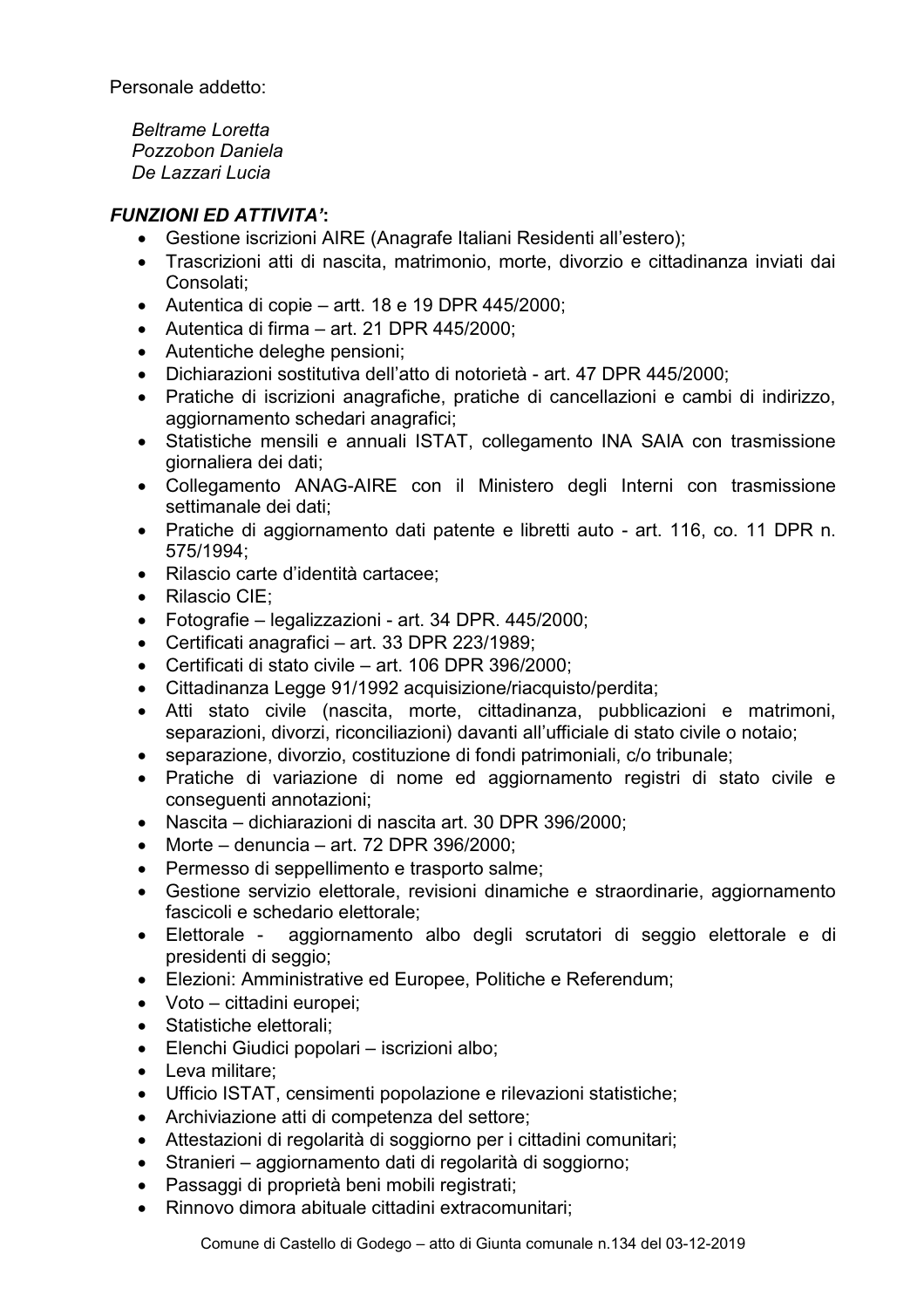- Archiviazione pratiche demografiche in formato elettronico;
- · Rilegatura dei registri di stato civile;
- Pratiche pubblicazioni di matrimonio;
- Annotazioni marginali su atti di stato civile;
- Pratiche matrimoni in sedi staccate:
- Elezioni Europee 26 maggio 2019.

#### **SERVIZI SOCIALI**

Personale addetto:

Milani Elena (dal 01/07/2019 al 10/10/2019) Baggio Daniela Goegan Sara (impiegata anche nell'area IV fino al 14/11/2019)

- Servizio di Segretariato sociale (attività di informazione e supporto al cittadino rispetto alle risorse sociali);
- Servizio Sociale professionale nella gestione di casi particolari;
- Relazioni varie (hanno obiettivi diversi e sono indirizzate all'Amministrazione Comunale e alle varie Agenzie del Territorio nonché al Tribunale Civile e Minorile);
- Predisposizione delle determinazioni e delle proposte di deliberazione di competenza del servizio;
- Cartella Sociale (gestione e aggiornamento delle notizie inerenti l'evoluzione di ogni singolo caso);
- Visite Domiciliari per i casi sequiti dal servizio e per i nuovi casi;
- Rapporti con i servizi del territorio per la promozione e gestione delle risorse sociali (Ulss, Regione, Provincia, Comuni, INPS);
- Gestione Servizio Domiciliare;
- Gestione nuovo centro aggregativo anziani e disabili (ex Centro Diurno)
- Collaborazione con Centro Sollievo gestito dall'Associazione Anteas;
- Partecipazione all'Unità Operativa distrettuale Anziani Minori Disabilità e Psichiatria:
- Area Disabilità (attivazione e collaborazione con altri enti per l'inserimento lavorativo e scolastico delle persone con handicap);
- Gestione Telesoccorso-Telecontrollo in collaborazione con l'ULSS N. 2:
- Gestione Impegnativa di Cura Domiciliare per persone non autosufficienti;
- Partecipazione a bandi regionali di carattere sociale (Bonus Famiglia...):
- Erogazione di contributi economici Regionali e Statali;
- Gestione PIAF (Piano Infanzia Adolescenza e Famiglia);
- Gestione delle domande di contributo regionale e nazionale per l'Abbattimento delle Barriere Architettoniche;
- Tessere Agevolate di Circolazione in collaborazione con la Provincia;
- Gestione domande di assegno Nucleo Familiare Numeroso e assegno di Maternità tramite portale Inps;
- Gestione pratiche relative al Fondo Sociale Affitti (contributo regionale);
- · Interventi a favore di extracomunitari;
- Ospitalità bambini di Chernobyl in collaborazione con Associazione "Insieme per Accogliere onlus";
- Raccolta domande e gestione servizio ordinazione e consegna pasti a domicilio tramite volontari: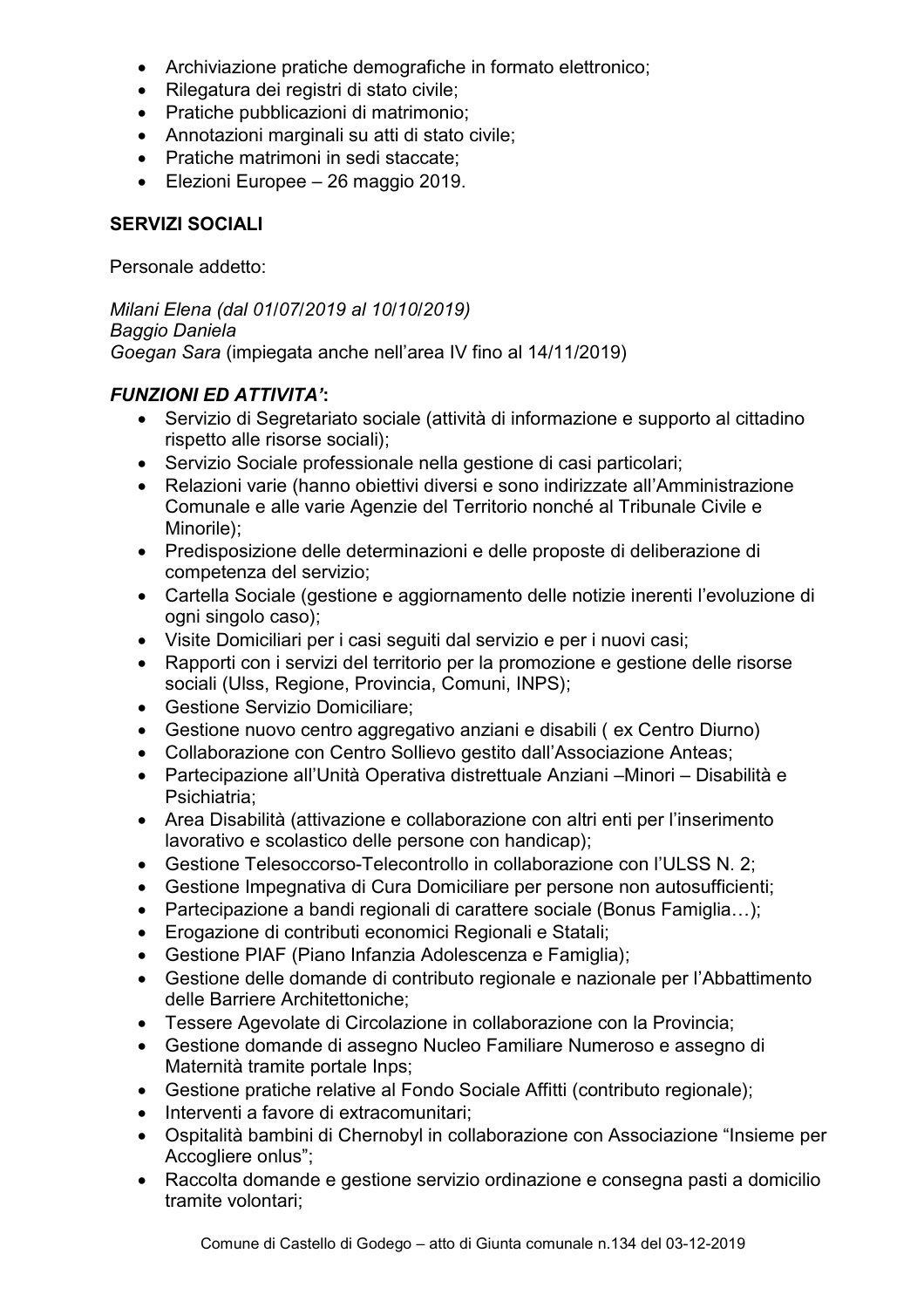- Supporto per anziani o altre categorie deboli;
- Gestione trasporto persone svantaggiate con servizio di volontariato comunale o associazioni convenzionate;
- Gestione pratiche per inserimento di anziani e disabili in strutture protette;
- Rapporti con i servizi specialistici dell'Azienda ULSS 2 per progettualità e gestione casi sociali;
- Gestione Soggiorni Climatici anziani;
- Gestione contributo per frequenza Asilo Nido e Scuola per l'Infanzia;
- Inserimenti lavorativi attraverso adesione diversi progetti;
- Erogazione contributi economici comunali e sostegno alle persone bisognose;
- Attività di informazione e prevenzione attraverso finanziamenti regionali riguardanti le Pari Opportunità;
- Collaborazione con i servizi specialistici dell'Ulss attraverso incontri di aggiornamento e riunioni per la gestione dei singoli casi;
- Gestione Bonus ENEL per disagio fisico;
- Gestione Bonus Sociali e liberalità acqua:
- Servizio speciale agevolazione tariffa Contarina per persone in stato di disagio sanitario e ulteriore agevolazione nei casi di ISEE non superiore a € 18.000 con risorse a carico del Comune:
- Volantino informativo servizi sociali.

### **SERVIZIO URP- ISTRUZIONE**

Personale addetto:

#### Ferraccioli Pamela

- Informazioni al pubblico;
- Rapporti con gli Amministratori, con l'Istituto Comprensivo Statale e con le scuole paritarie:
- · Predisposizione delle determinazioni e delle proposte di deliberazione di competenza del servizio;
- Gestione servizio trasporto scolastico (iscrizioni e rinnovi, revisione percorsi, incassi e insolvenze);
- · Gestione servizio mensa scolastica (iscrizioni e rinnovi, diete speciali, insolvenze, rapporti con cartolerie in convenzione, concessioni gratuità, dichiarazioni fiscali, rimborsi crediti, rapporti con Comitato mensa, servizi correlati) e sistema informatizzato;
- Gestione Progetto Doposcuola (affidamento servizio a ditta esterna, protocollo d'intesa con l'Istituto Comprensivo, gestione iscrizioni utenti al progetto e ai servizi correlati di mensa e trasporto, verifiche periodiche, questionario di qradimento)
- Gestione progetti extrascolastici di arricchimento formativo (Tutti a scuola a piedi e in bicicletta in collaborazione con l'ULSS e l'Associazione Pedibus Treviso);
- Coordinamento premiazioni scolastiche;
- Erogazione contributi comunali alle locali scuole:
- · Istruttoria ed erogazione alle famiglie dei contributi regionali in materia di istruzione ("Buono Libri", Borsa "lo studio", "Buono scuola");
- Gestione fornitura dei libri di testo agli alunni residenti della scuola primaria con il sistema delle cedole librarie:
- Gestione porti d'armi;
- Gestione licenze di pesca; Comune di Castello di Godego - atto di Giunta comunale n.134 del 03-12-2019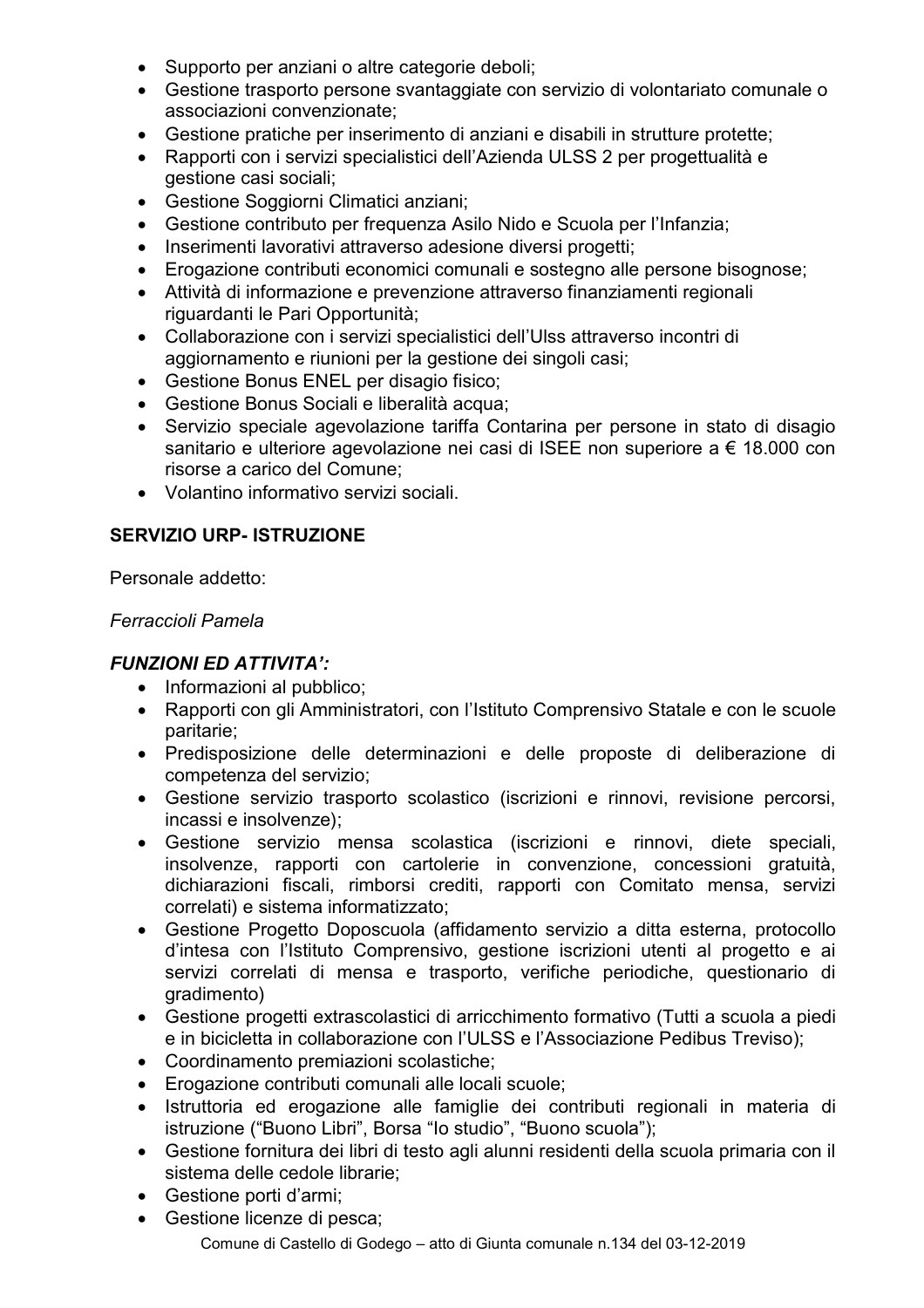- Convenzione con la Provincia per i servizi di grafica e comunicazione;
- Gestione avvisi su tabellone in Piazza XI Febbraio;

#### SERVIZIO CULTURA (BIBLIOTECA - CENTRO CULTURALE - MUSEO CIVICO)

Personale addetto:

Ferraccioli Pamela

#### **FUNZIONI ED ATTIVITA':**

- · Determinazioni e proposte di delibera di competenza del servizio cultura: Biblioteca Comunale, Centro Culturale Villa Priuli, Museo Civico;
- Gestione della biblioteca: prestito locale, prestito interbibliotecario reference, gestione utenti, acquisti per incremento del patrimonio, catalogazione, e gestione dei relativi servizi informatici di prestito locale, interbibliotecario e di catalogazione partecipata Sebina Library (servizio attualmente esternalizzato fino al 30/05/2020):
- · Partecipazione ai progetti di rete cui la biblioteca aderisce: Rete Polo Castelfranco Veneto, Rete ULSS 9 per progetto "Nati per Leggere", Rete regionale SOL per il programma informatico unico della Regione Veneto;
- · Partecipazione al progetto regionale di valutazione e misurazione delle Biblioteche e gestione delle statistiche del servizio biblioteca;
- Gestione sito internet della Biblioteca Comunale;
- Rapporti con le scuole per iniziative culturali in particolare:
	- gestione Progetto Lettura in collaborazione con il locale Istituto Comprensivo Statale e con la Scuola d'Infanzia (organizzazione laboratori, mostre, letture a voce alta in biblioteca con la collaborazione di professionisti esterni per le classi della scuola d'infanzia, primaria e secondaria);
- Gestione del Museo Civico "Villa Priuli" e coordinamento interventi con Soprintendenza Archeologica, Regione Veneto, Rete Musei Trevigiani;
- Coordinamento dei Comitati di Gestione della biblioteca, del Centro Culturale Villa Priuli e del Museo Civico:
- Organizzazione iniziative ed eventi culturali promossi dall'Assessorato alla Cultura e dalla Biblioteca, dal Centro culturale Villa Priuli e dal Museo civico archeologico secondo le indicazioni dei Comitati di Gestione, in particolare:

gestione rassegna estiva eventi culturali della Rete intercomunale "Centorizzonti",

Conferenze di Primavera e d'Autunno su Archeologia e Paesaggio. evento "Fiaba in Jazz",

concerto pasquale "Restate qui e vegliate con me" in collaborazione con Parrocchia Natività di Maria SS., Comitato Madonna della Crocetta e Pro Loco Godigese con erogazione contributo alla Pro Loco Godigese di € 500.00

concerto per il solstizio d'estate e concerto natalizio "The best of Godego" con l'Enjoy Orchestra con erogazione contributo rideterminato per complessivo di € 1.400.00 all'Associazione, in considerazione della valutata complessità dell'evento nei nuovi aspetti definiti:

• Coordinamento progetto culturale intercomunale "Sui Sentieri degli Ezzelini" (Comune capofila): coordinamento Commissione intercomunale "Sui Sentieri degli Ezzelini lungo il Lastego e il Muson"; attività di promozione culturale e turistica in collaborazione con il Consorzio di Promozione Turistica "Marca Treviso", Regione Veneto e Istituti Universitari; gestione e manutenzione sito istituzionale intercomunale www.suisentieridegliezzelini-acrossveneto.it. (Studio Mirame di Treviso);

Comune di Castello di Godego - atto di Giunta comunale n.134 del 03-12-2019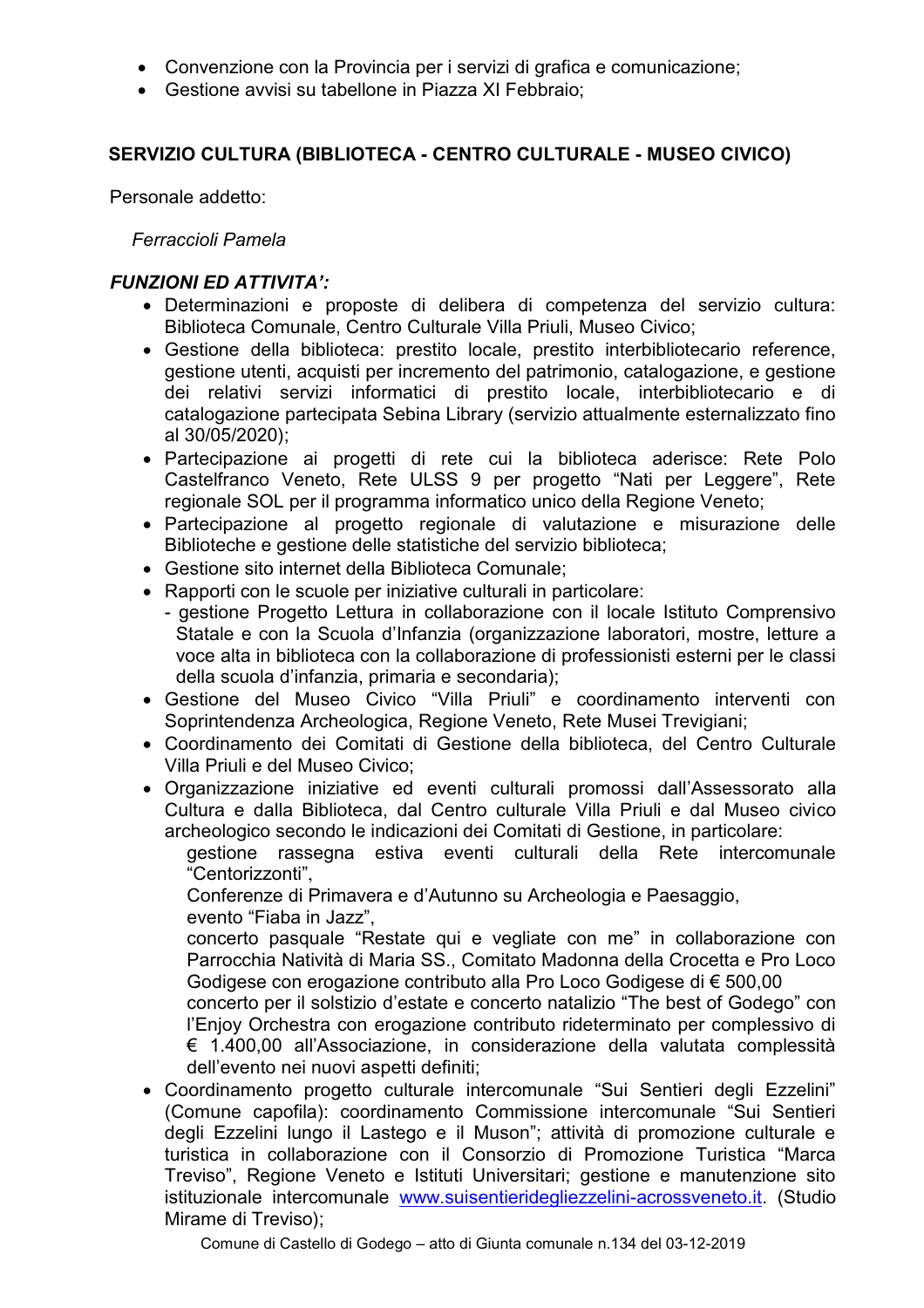- IV^ edizione Storie a piedi corti e lunghi 22 settembre (letture e laboratori sul Sentiero degli Ezzelini);
- Coordinamento Comitato Gemellaggi;
- Coordinamento manifestazioni in memoria dell'Eccidio di Via Cacciatora del 29 aprile in sinergia con le Amministrazioni Comunali di S. Giorgio in Bosco, Villa del Conte, S. Martino di Lupari, i rispettivi Istituti Comprensivi e l'Associazione Comitato Parenti Vittime Eccidi Nazisti;
- Organizzazione cerimonia di consegna della Costituzione ai neo maggiorenni in occasione della Festa della Repubblica del 2 giugno 2019 con assegnazione di un contributo all'Associazione Nazionale Alpini - Gruppo di Castello di Godego di €. 200,00 per la collaborazione offerta;
- Coordinamento manifestazioni in occasione delle solennità civili del 2 (Commemorazione dei caduti in guerra) e 4 (Festa delle Forze Armate) novembre in collaborazione con l'Istituto Comprensivo e con le associazioni d'arma locali e12 ottobre conclusione progetto grande guerra
- Gestione adesione al Servizio Civile Nazionale;
- Meeting progetto Refresh a Castello di Godego;

#### Obiettivi dell'Area Segreteria - Servizi alla Persona per l'anno 2019

| <b>SERVIZIO SEGRETERIA</b> |
|----------------------------|
|                            |

| N. | <b>Descrizione</b><br>obiettivo                                                             | Piano delle<br><b>Attività</b>                                                                                                                                                                                                                                                                                                              | <b>Indicatori</b>                                                                   | Peso | $\frac{0}{0}$<br><b>Realizzazione</b><br>obiettivo attesa = Valore<br><b>Atteso</b> |
|----|---------------------------------------------------------------------------------------------|---------------------------------------------------------------------------------------------------------------------------------------------------------------------------------------------------------------------------------------------------------------------------------------------------------------------------------------------|-------------------------------------------------------------------------------------|------|-------------------------------------------------------------------------------------|
| 1. | <b>Nuovo</b><br>Comunale<br>Associazioni<br>nuovo<br>regolamento<br>contributi<br>lcomunali | Albo Gestione delle entrate in Effettuazione<br>delle vigore<br>dei<br>e regolamenti<br>corrispondente chiusura Associazioni<br>per delle<br>consulte<br>la concessione di competenza) abrogate.<br>Divulgazione del nuovo<br>regolamento<br>per<br>la<br>concessione<br>dei<br>contributi<br>alla<br>Associazioni<br>iscritte<br>all'Albo. | delle<br>nuovicomunicazioni<br>di<br>ecompetenza<br>ad<br>e<br>(diConsulte abrogate | 15%  | 100                                                                                 |
| 2. | Locali Comunali                                                                             | Organizzazione<br>$\mathbf{e}$<br>predisposizione,<br>particolare analisi dellealle<br>specifichepervenute<br>esigenze<br>delle varie associazioni,<br>dell'assegnazione<br>dei<br>locali<br>comunali<br>con<br>specifico riferimento alla<br>realizzazione dei nuovi<br>locali inerenti il Progetto<br>Refresh.                            | associazioni<br>n <sub>1</sub><br>conassegnatarie<br>rispetto<br>domande            | 15%  | 100                                                                                 |
| 4. | Carta Etica dello Promozione<br>Sport                                                       | alle n.<br>Associazioni<br>locali del progetto delladi<br>Regione Veneto                                                                                                                                                                                                                                                                    | sportivecomunicazioni/azioni<br>promozione<br>effettuate                            | 25%  | 100                                                                                 |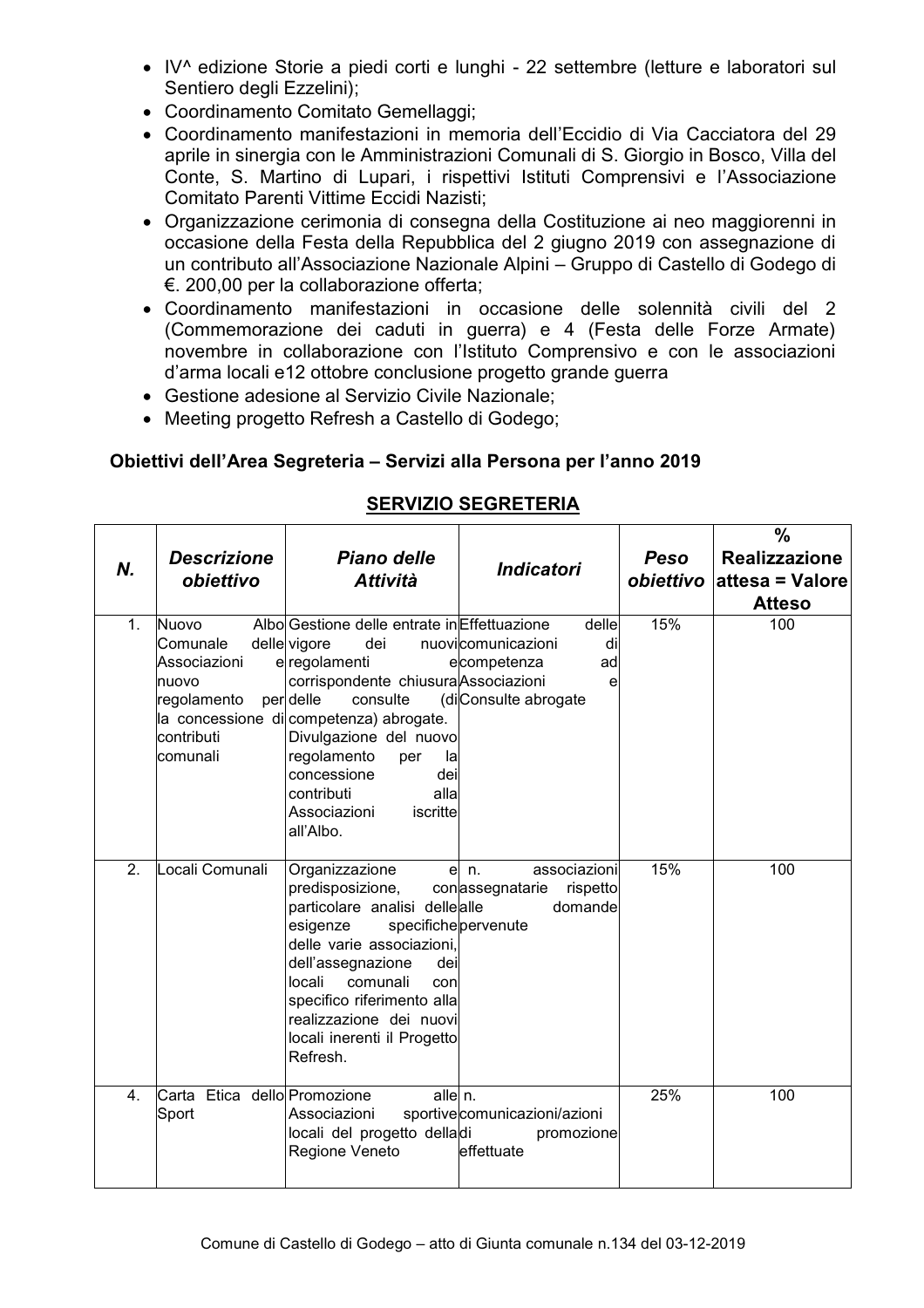| 5.             | Abilitazione   | 10%<br>conErogazione contributo<br>Collaborazione |
|----------------|----------------|---------------------------------------------------|
|                | lall'utilizzo  | del l'Associazione Pro Locodi € 50,00 alla Pro    |
|                | Defibrillatore | perLoco Godigese<br>Godigese                      |
|                | Automatico     | l'organizzazione<br>del                           |
|                | Esterno        | corso di aggiornamento                            |
|                |                | all'utilizzo del D.A.E. per                       |
|                |                | coloro<br>che<br>hannol                           |
|                |                | effettuato la formazione                          |
|                |                | nel 2016                                          |
| 7 <sub>1</sub> | Trasparenza    | 35%<br>100<br>prescrittotempestività<br>Come<br>e |
|                |                | dall'ANAC nelle bozzeregolarità<br>della          |
|                |                | di piano anticorruzione pubblicazione dei dati    |
|                |                | 2018<br>nella<br>sezionel                         |
|                |                | amministrazione                                   |
|                |                | sito<br>trasparente del                           |
|                |                | internet comunale                                 |

### **SERVIZIO DEMOGRAFICO**

| N. | <b>Descrizione</b><br>obiettivo                                                                                                                                       | Piano delle Attività Indicatori                                                                                                                                                                                                                                                                                                                                                                                                                                                                                      |                                                                                                          | Peso<br>obiettivo | %<br>Realizzazione<br>attesa = Valore<br><b>Atteso</b> |
|----|-----------------------------------------------------------------------------------------------------------------------------------------------------------------------|----------------------------------------------------------------------------------------------------------------------------------------------------------------------------------------------------------------------------------------------------------------------------------------------------------------------------------------------------------------------------------------------------------------------------------------------------------------------------------------------------------------------|----------------------------------------------------------------------------------------------------------|-------------------|--------------------------------------------------------|
| 1. | Pratiche AIRE                                                                                                                                                         | Trascrizione atti e<br>relativa iscrizione AIRE<br>e iscrizione elettorale                                                                                                                                                                                                                                                                                                                                                                                                                                           | n. pratiche evase su<br>pratiche evase                                                                   | 5%                | 100                                                    |
| 2. | Fasi di subentro<br>nell'apposito<br>ambiente ANPR                                                                                                                    | 1 verifiche varie:<br>• Installazione<br>certificato fornito dal presentazione<br>Ministero;<br>Verifica<br>$\bullet$<br>funzionalità<br>delle<br>postazioni certificate;<br>· verificare il grado di<br>allineamento<br>della<br>dati<br>banca<br>anagrafica con l'INA<br>ed l'Agenzia<br>delle<br>Entrate;<br>• effettuare<br>controlli<br>incrociati utilizzando<br>gli scarichi consentiti<br>due<br>sistemi<br>dai<br>remoti;<br>2. subentro in ANPR<br>3<br>presentazione<br>domanda di contributo<br>on-line. | Completamento<br>delle<br>deldiverse<br>fasi<br>con<br>finale<br>della<br>domanda<br>di<br>dicontributo. | 25%               | 100                                                    |
| 3. | Attivazione<br>convenzioni<br>pubbliche<br>le<br>amministrazioni<br>per<br>consultazione<br>delle<br>telematica<br>banche<br>dati<br>anagrafiche e di<br>stato civile | delle <sup>Sottoscrizione</sup><br>conconvenzione<br>con<br>Procura per l'accesso attivazione servizio<br>banca<br>dati<br>alla<br>la anagrafica                                                                                                                                                                                                                                                                                                                                                                     | dellaSottoscrizione<br>della<br>laconvenzione<br>ed                                                      | 5%                | 100                                                    |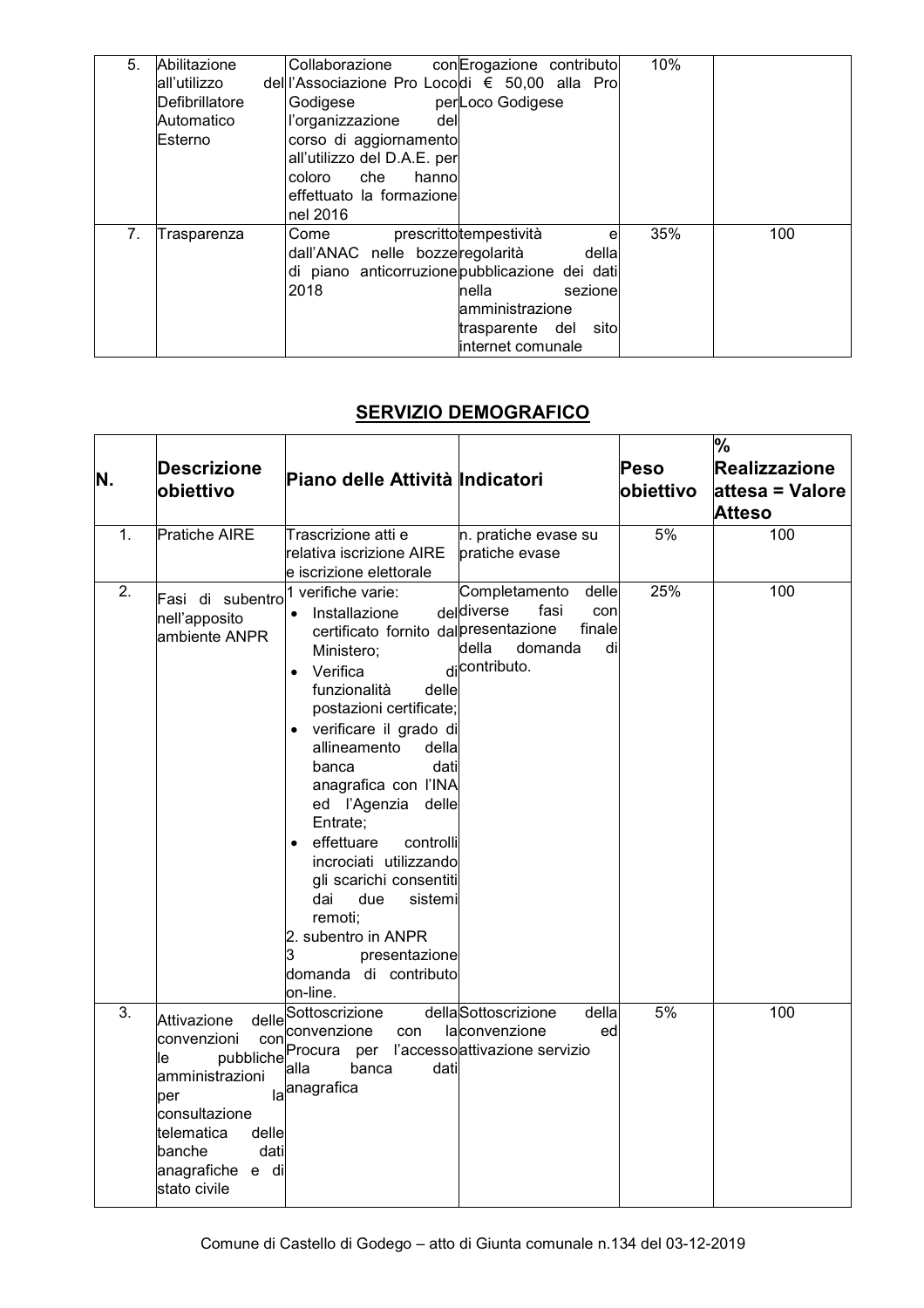| 4  | Censimento<br>permanente<br>popolazione<br>abitazioni 2019 | Costituzione<br>della comunale di censimento adempimenti:<br>ed <sup>(UCC)e</sup><br>tutti<br>adempimenti connessi | dell'ufficioRealizzazione dei vari<br>glil trimestre:<br>trasmissione delle<br>varie LAC:all'Istat,<br>Il trimestre: I Comuni<br>costituiscono gli Uffici<br>Comunali di<br>Censimento (UCC) per<br>assicurare la regolare<br>esecuzione dei cicli di<br>rilevazione previsti dal | 30% | 100 |
|----|------------------------------------------------------------|--------------------------------------------------------------------------------------------------------------------|-----------------------------------------------------------------------------------------------------------------------------------------------------------------------------------------------------------------------------------------------------------------------------------|-----|-----|
|    |                                                            |                                                                                                                    | Piano.<br>III trimestre:<br>Comunicazione<br>all'ISTAT di situazioni<br>particolari secondo le<br>specifiche tecniche<br>comunicate e attività di<br>formazione,<br><b>IV</b> trimestre:<br>Attivita' dei rilevatori e<br>coordinamento<br>degli<br>stessi.                       |     |     |
| 5. | Trasparenza                                                | Come<br>dall'ANAC nelle bozzeregolarità<br>di piano anticorruzione pubblicazione dei dati<br>2018                  | prescrittotempestività<br>$\mathbf{e}$<br>della<br>nella<br>sezione<br>amministrazione<br>trasparente<br>del<br>sito<br>internet comunale                                                                                                                                         | 35% | 100 |

### UFFICIO ISTRUZIONE - URP

| N.             | <b>Descrizione</b><br><b>lobiettivo</b>         | <b>Piano delle</b><br>Attività                                                                                                                                                          | Indicatori                                                                     | Peso<br>obiettivo | $\frac{1}{6}$<br><b>Realizzazione</b><br>attesa = Valore<br><b>Atteso</b> |
|----------------|-------------------------------------------------|-----------------------------------------------------------------------------------------------------------------------------------------------------------------------------------------|--------------------------------------------------------------------------------|-------------------|---------------------------------------------------------------------------|
| 1 <sub>1</sub> | Qualificazione<br>mensa scolastica<br>biologica | Gestione 1^<br>assegnazione<br>contributo MIPAAF<br>secondo indicazioni<br>ministeriali (riduzione<br>costi agli utenti e<br>attività di promozione<br>dell'agricoltura<br>sostenibile) | N. liberalità erogate<br>agli utenti<br>N. iniziative di<br>promozione attuate | 5%                | 100                                                                       |
| 2.             | Convenzione<br>Scuola d'Infanzia                | Rinnovo convenzione<br>scaduta                                                                                                                                                          | Sottoscrizione<br>accordo entro il<br>2019                                     | 20%               | 100                                                                       |
| 3.             | Comprensivo Statale per la gestione ed il       | Convenzione Istituto Stipula nuovo accordo<br>funzionamento<br>dell'attività<br>lamministrativa<br>dell'Istituto<br>Comprensivo Statale                                                 | Sottoscrizione<br>laccordo entro il<br>2019                                    | 20%               | 100                                                                       |
| 4              | Sorveglianza alunni                             | Attivazione servizio                                                                                                                                                                    | n. giornate servizio                                                           | 20 %              | 100                                                                       |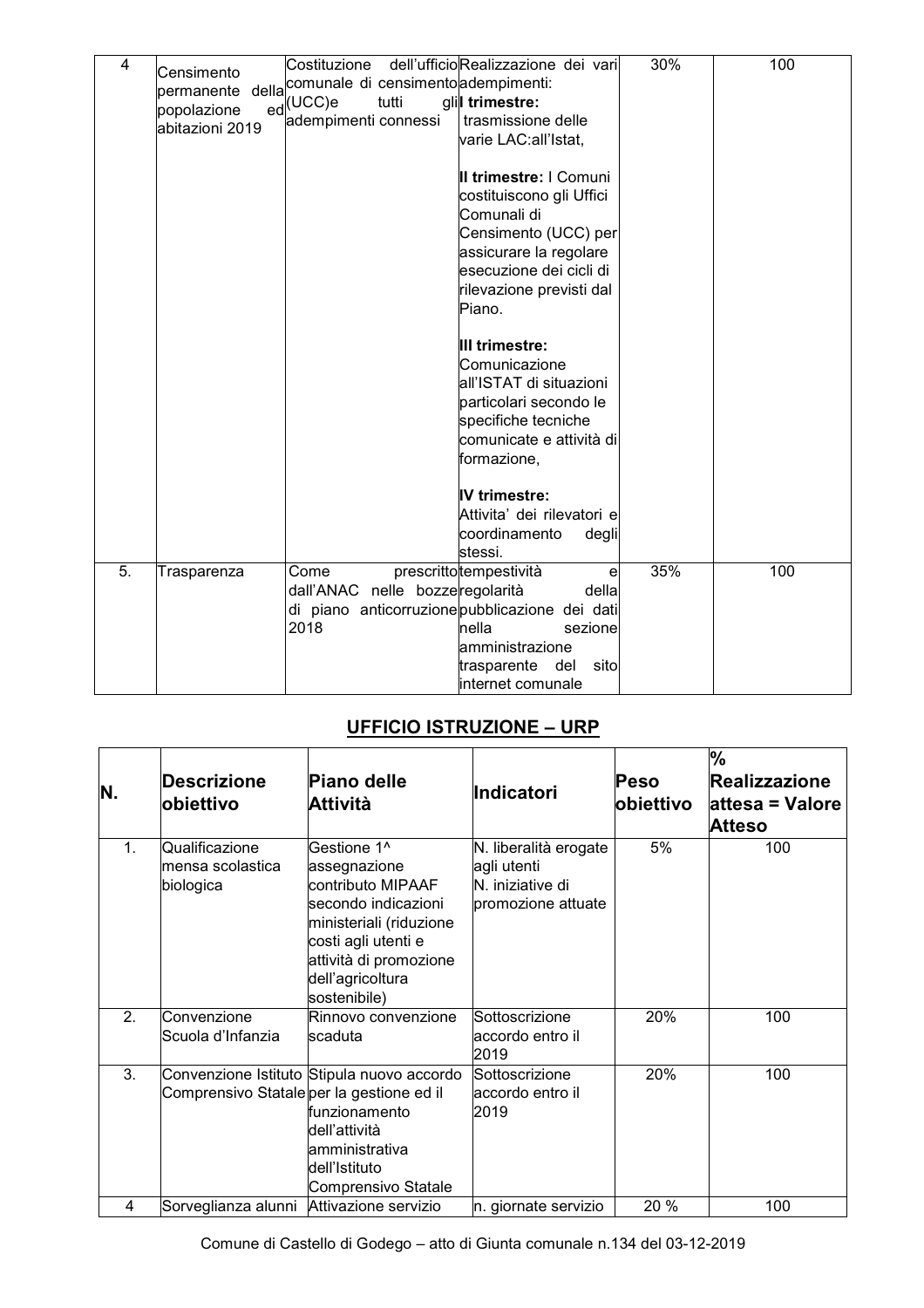|   | prescuola ed        | prescuola e valutazione prescuola almeno     |                                            |     |     |
|---|---------------------|----------------------------------------------|--------------------------------------------|-----|-----|
|   | eventuale vigilanza | necessità per servizio 50 giorni di servizio |                                            |     |     |
|   | negli scuolabus     | negli scuolabus                              |                                            |     |     |
| 5 | Trasparenza         | Come                                         | prescritto <sup>T</sup> empestività<br>e l | 35% | 100 |
|   |                     | dall'ANAC nelle bozzeregolarità              | della                                      |     |     |
|   |                     | di piano anticorruzione pubblicazione        | dei                                        |     |     |
|   |                     | 2018                                         | dati nella sezione                         |     |     |
|   |                     |                                              | amministrazione                            |     |     |
|   |                     |                                              | trasparente del sito                       |     |     |
|   |                     |                                              | internet comunale                          |     |     |

# **SERVIZIO SOCIO-ASSISTENZIALE**

| N. | Descrizione obiettivo Piano delle Attività                   |                                                                                                                                             | <b>Indicatori</b>                                                                                                                                                                   | Peso<br>obiettivo | % Realizzazione<br>attesa = Valore<br>Atteso |
|----|--------------------------------------------------------------|---------------------------------------------------------------------------------------------------------------------------------------------|-------------------------------------------------------------------------------------------------------------------------------------------------------------------------------------|-------------------|----------------------------------------------|
| 1. | Implementazione REI                                          | Attivazione/rinnovo dellen.<br>procedure per accedereattivate/rinnovate<br>al Reddito di Inclusione<br>il contrasto della<br>per<br>povertà | procedure                                                                                                                                                                           | 10%               | 100                                          |
| 2. | reddito<br>Avvio<br>cittadinanza                             | di Attivazione delle<br>procedure per accedere<br>lal Reddito di<br>Cittadinanza                                                            | n. procedure attivate                                                                                                                                                               | 25%               | 100                                          |
| 3. | Gestione<br>famiglie in difficoltà                           | bando Raccolta<br>e<br>pratiche                                                                                                             | istruttorian. pratiche evase su<br>n.pratiche presentate                                                                                                                            | 20%               | 100                                          |
| 4  | $\mathbf{e}$<br>Avviamento<br>sig.ra<br>formazione<br>Goegan | Inserimento<br>della nuova dipendente                                                                                                       | graduale Velocità di inserimento<br>nel servizio                                                                                                                                    | 10%               | 100                                          |
| 5  | Trasparenza                                                  | Come<br>dall'ANAC nelle bozze diregolarità<br>piano<br>2018-2020                                                                            | prescritto <sup>T</sup> empestività<br>е<br>della<br>anticorruzione pubblicazione dei dati<br>nella<br>sezione<br>lamministrazione<br>trasparente del<br>sito<br>linternet comunale | 35%               | 100                                          |

# SERVIZIO BIBLIOTECA - CULTURA<br>(biblioteca - centro culturale - museo civico)

| Ν. | <b>Descrizione</b><br>obiettivo      | Piano delle<br><b>Attività</b>        | <i><b>Indicatori</b></i> | Peso | %<br><b>Realizzazione</b><br><i>obiettivo</i> lattesa = Valore<br><b>Atteso</b> |
|----|--------------------------------------|---------------------------------------|--------------------------|------|---------------------------------------------------------------------------------|
|    | Progetto                             | culturaleOrganizzazione               | Realizzazione            | 20%  | 100                                                                             |
|    | "Centenario                          | della commemorazione del 100° levento |                          |      |                                                                                 |
|    | Grande<br>Guerra                     | alanniversario                        |                          |      |                                                                                 |
|    | Castello di Godegodell'inaugurazione | del                                   |                          |      |                                                                                 |
|    | 2015/2018"                           | monumento ai Caduti<br>di             |                          |      |                                                                                 |
|    |                                      | lPiazza XI Febbraio con ill           |                          |      |                                                                                 |
|    |                                      | coinvolgimento<br>dellel              |                          |      |                                                                                 |
|    |                                      | associazioni e delle scuole           |                          |      |                                                                                 |
|    |                                      | locali.                               |                          |      |                                                                                 |
|    |                                      | Antonio<br>Piotto<br>Libro            |                          |      |                                                                                 |
|    |                                      | 1500<br>Tiratura<br>brossura          |                          |      |                                                                                 |
|    |                                      | lcopertina<br>alette<br>formatol      |                          |      |                                                                                 |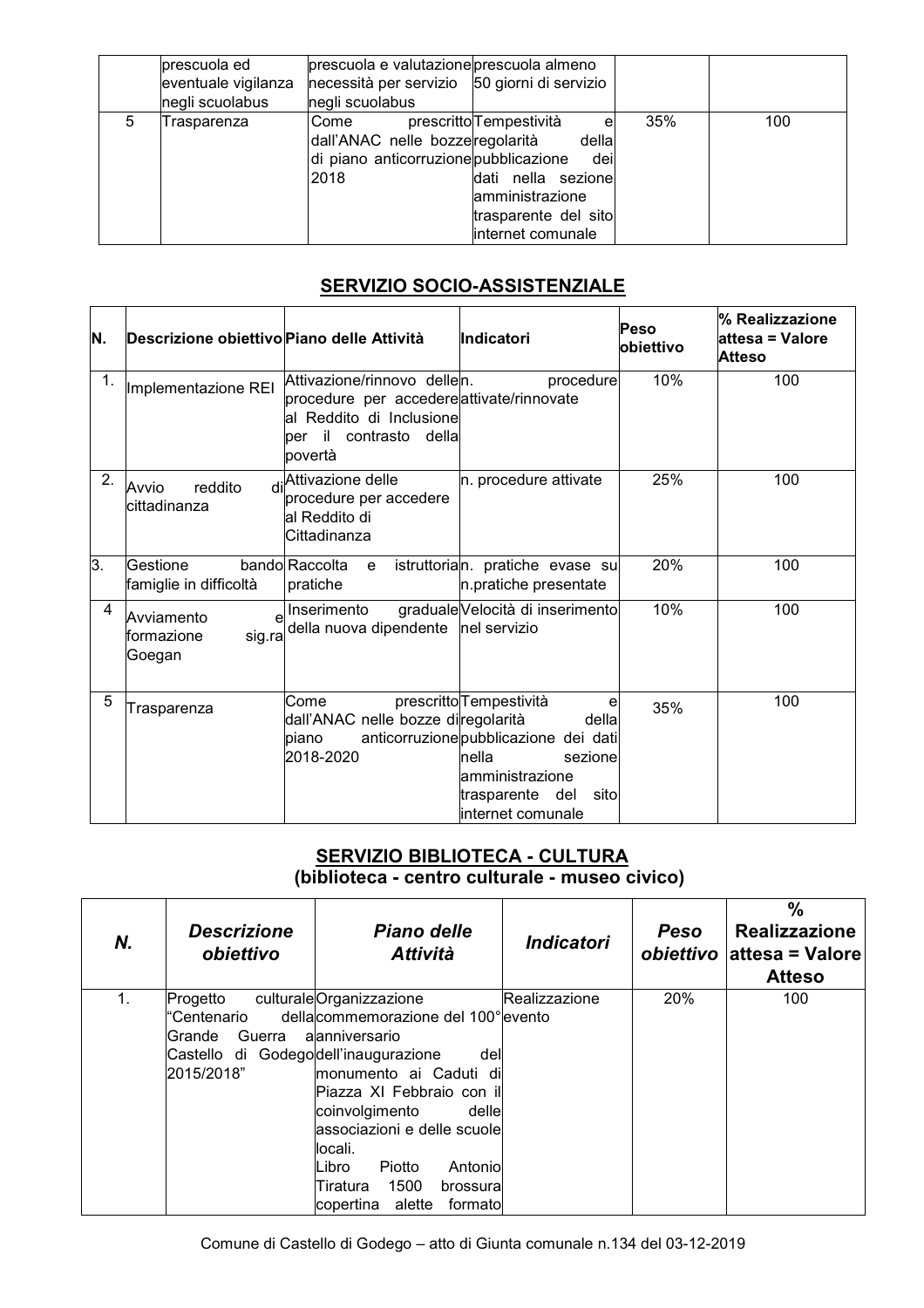|                  |                   | A4;                                                          |                                  |     |     |
|------------------|-------------------|--------------------------------------------------------------|----------------------------------|-----|-----|
|                  |                   | Spettacolo<br>teatrale                                       |                                  |     |     |
|                  |                   | 'Castello di Godego nel                                      |                                  |     |     |
|                  |                   | turbine<br>della<br>Grande                                   |                                  |     |     |
|                  |                   | Guerra"<br>appositamente                                     |                                  |     |     |
|                  |                   | ideato e realizzato dalla                                    |                                  |     |     |
|                  |                   | Nova<br>Compagnia<br>del                                     |                                  |     |     |
|                  |                   | - concessione<br>Careteo                                     |                                  |     |     |
|                  |                   | contributo € 700,00;                                         |                                  |     |     |
|                  |                   | d'alloro<br>Corona<br>per                                    |                                  |     |     |
|                  |                   | caduti.                                                      |                                  |     |     |
| $\overline{2}$ . |                   | 9^ Biennale IncisoriOrganizzazione mostra aRealizzazione     |                                  | 25% | 100 |
|                  | Contemporanei     | cura di Renato Tonietto, mostra                              |                                  |     |     |
|                  | Sguardo           | Sergio<br>Guidolin,<br>Ugo                                   |                                  |     |     |
|                  | sull'Incisione"   | Gazzola e                                                    |                                  |     |     |
| $\overline{3}$ . | Gemellaggi        | Organizzazione                                               | Realizzazione                    | 5%  | 100 |
|                  |                   | accoglienza<br>delegazione programma                         |                                  |     |     |
|                  |                   | Labastide St. Pierre dal 8-attività                          |                                  |     |     |
|                  |                   | 13 agosto 2019                                               |                                  |     |     |
| 4.               |                   | Studio su flora della Stipula convenzione con Sottoscrizione |                                  | 5%  | 100 |
|                  |                   | cassa di espansione Consorzio Bonifica Piave, accordo entro  | ill                              |     |     |
|                  | 'Avenali"         | Museo di Montebelluna e2019                                  |                                  |     |     |
|                  |                   | Comune                                                       |                                  |     |     |
| 5.               | Sentiero          | degliAggiornamento                                           | mappaRealizzazione               | 2%  | 100 |
|                  | Ezzelini          | turistica                                                    | nuova mappa                      |     |     |
|                  |                   |                                                              |                                  |     |     |
| 6.               | Convenzione       | Rinnovo convenzione                                          | Sottoscrizione                   | 5%  | 100 |
|                  | Sentiero<br>degli |                                                              | convenzione entro                |     |     |
|                  |                   |                                                              |                                  |     |     |
|                  | Ezzelini          |                                                              | il 2019                          |     |     |
| $\overline{7}$ . | Catalogo          | virtualeRealizzazione                                        | archivioPubblicazione            | 3%  | 100 |
|                  | mostre            | biennalidigitale delle opere donate archivio on              | line                             |     |     |
|                  | <b>Sguardo</b>    | dagli<br>artisti                                             | elentro il 2020                  |     |     |
|                  | sull'incisione"   | pubblicazione on line                                        |                                  |     |     |
| 8.               | Trasparenza       | Come                                                         | prescritto Tempestività<br>e     | 35% | 100 |
|                  |                   | dall'ANAC nelle bozze diregolarità                           | della                            |     |     |
|                  |                   | piano                                                        | anticorruzione pubblicazione dei |     |     |
|                  |                   | nazionale                                                    | dati nella sezione               |     |     |
|                  |                   |                                                              | amministrazione                  |     |     |
|                  |                   |                                                              | trasparente<br>dell              |     |     |
|                  |                   |                                                              | sito<br>internet                 |     |     |
|                  |                   |                                                              | comunale                         |     |     |

# Disponibilità economiche assegnate

Le risorse di bilancio, in entrate ed in spesa, sono quelle elencate nell'allegato A) alla presente delibera.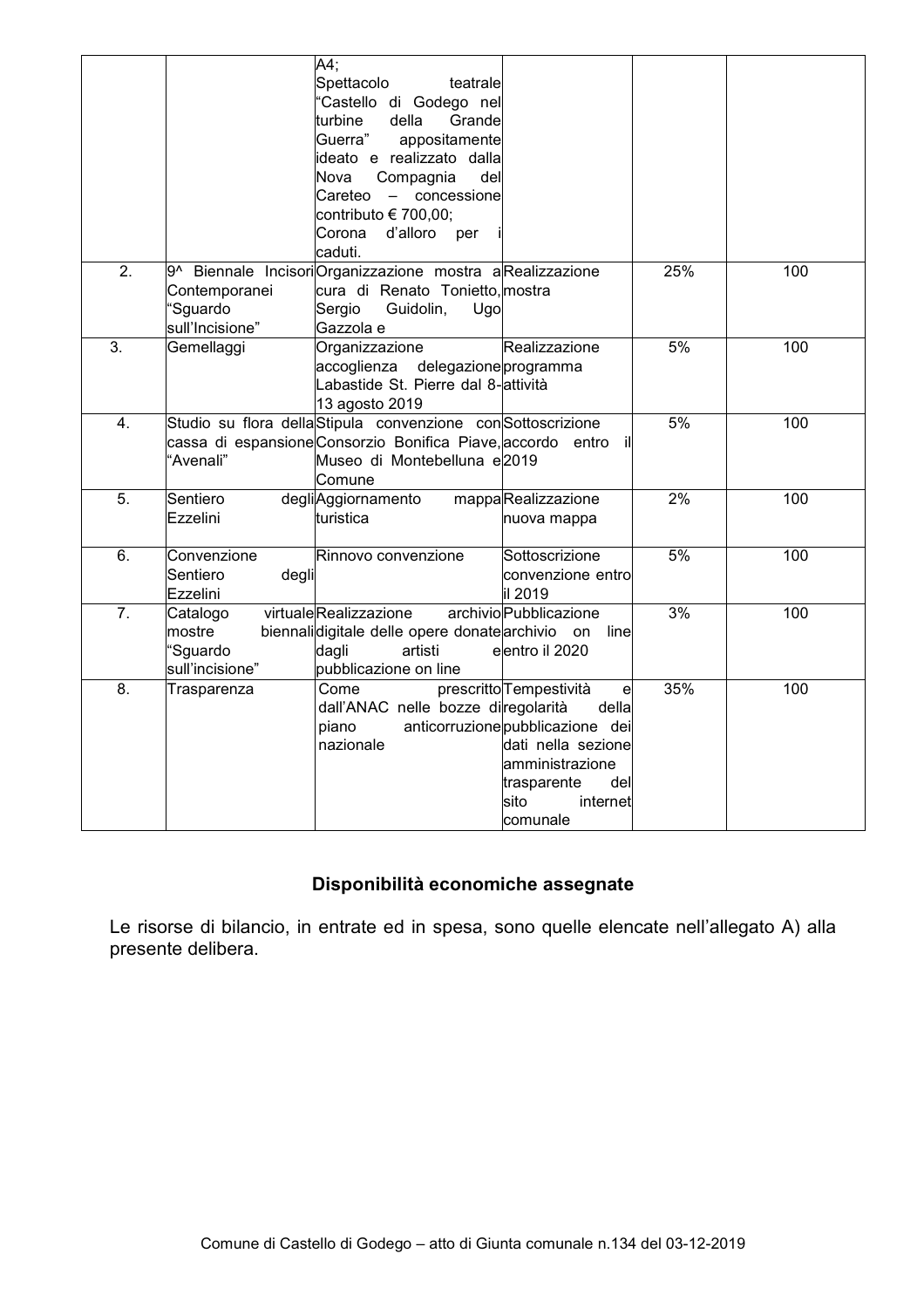

# **COMUNE DI CASTELLO DI GODEGO** Provincia di Treviso

# **FUNZIONI E OBIETTIVI GESTIONALI ANNO 2019**

#### AREA II ECONOMICO-FINANZIARIA Responsabile dott. Zen Giorgio **SERVIZI: RAGIONERIA - PERSONALE - TRIBUTI**

Risorse Meneghetti Renato - Istruttore contabile - tempo pieno e indeterminato Umane  $(cat. C5)$ 

Milani Sofia - Istruttore contabile C5 - tempo pieno e indeterminato Carnio Emanuele - Istruttore Contabile C4 - pieno e indeterminato categoria protetta

#### **SERVIZIO RAGIONERIA E PERSONALE**

Personale addetto:

Meneghetti Renato Carnio Emanuele

- Adozione determinazioni e predisposizione deliberazioni di competenza dell'area;
- Visto di regolarità contabile (delibere) e attestazioni di copertura finanziaria (determinazioni)
- Predisposizione Bilancio di previsione;
- Predisposizione variazioni di bilancio;
- Redazione del Documento Unico di Programmazione
- Predisposizione rendiconto generale, conto economico, prospetto di conciliazione e conto del patrimonio;
- Gestione nuova contabilità finanziaria, economica e patrimoniale
- Riclassificazione stato patrimoniale
- Supporto al Segretario Comunale per la predisposizione del P.E.G.;
- Gestione impegni ed accertamenti attraverso verifica determine;
- Gestione delle entrate (fatture- bollette accertamenti ordini di riscossione)
- Coperture contabili delle entrate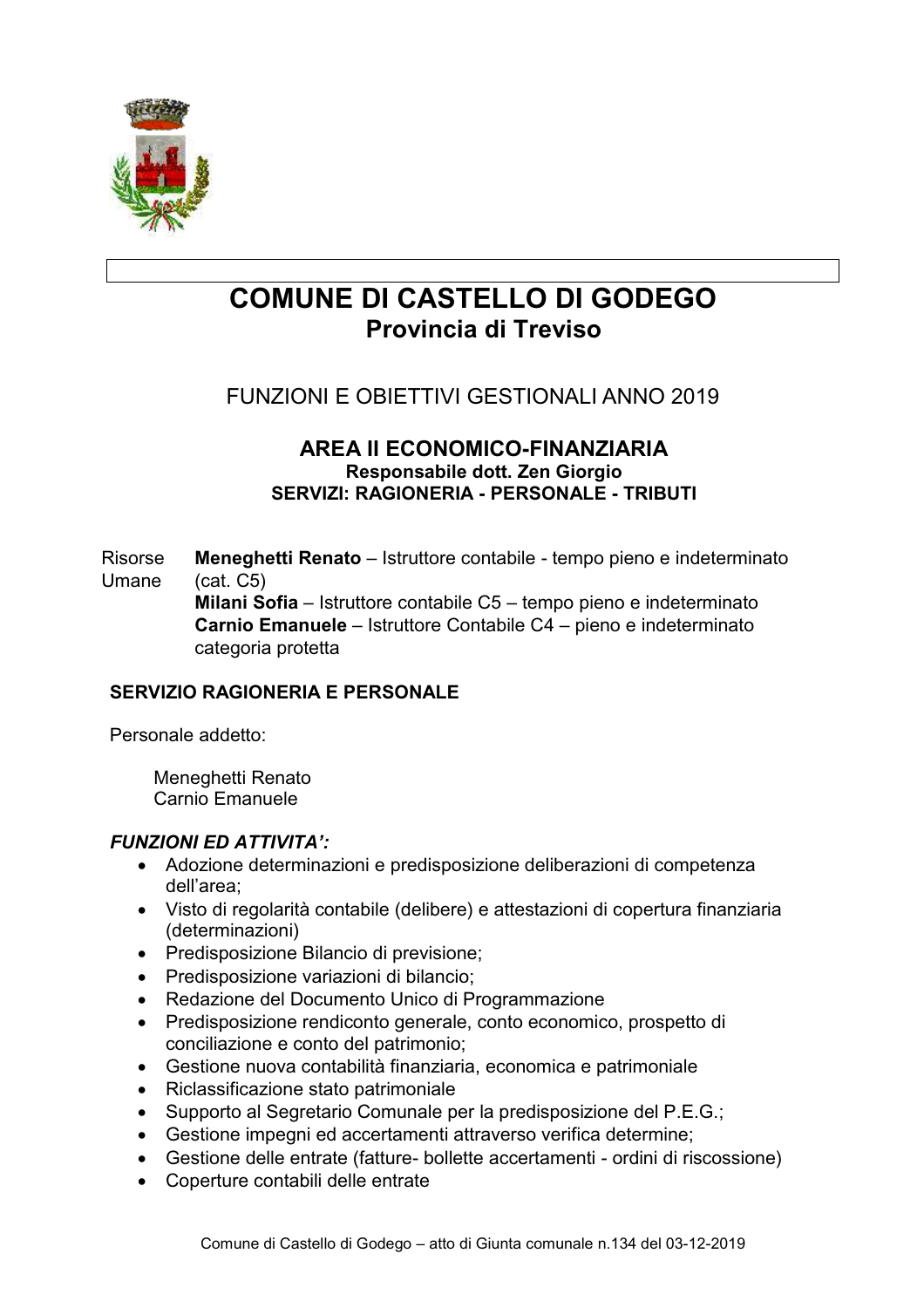- Gestione delle spese (fatture elettroniche split payment impegni liquidazioni - mandati di pagamento)
- Registrazione fatture ricevute ed emesse;
- Gestione IVA, (denunce, versamenti, comunicazioni) e IRAP;
- Registrazioni IVA alla luce della nuova impostazione contabile e finanziaria dei servizi commerciali
- Pagamento fatture elettroniche nei tempi definiti dal regolamento comunale e dalla piattaforma certificazione dei crediti
- Gestione dello split payment
- $\bullet$  SIOPE +
- Rapporti con i fornitori banche Tesoriere Comunale
- Monitoraggi semestrali e certificazione del pareggio di bilancio
- Certificazioni e dichiarazioni fiscali e previdenziali (CUD, IVA, UNICO, INAIL, ex mod. 770, dichiarazione mensile contributiva ecc.) in collaborazione con servizio esterno:
- Servizio economato ed emissione buoni su interventi allo stesso specificatamente assegnati;
- Gestione pratiche mutui (rimborsi rate, erogazioni, rinegoziazioni ed estinzioni anticipate):
- Versamento contributi professionisti e relative comunicazioni annuali;
- Statistiche e certificazioni inerenti la posizione;
- Rapporti con amministratori, pubblico e altri Enti:
- Gestione e collaborazione col Revisore tramite predisposizione o messa a disposizione di documentazione:
- · Indennità amministratori e rimborsi permessi datori di lavoro degli amministratori;
- Coordinamento e gestione dell'attività finanziaria dell'intero Ente con i controllo della gestione finanziaria al fine del mantenimento degli equilibri di bilancio;
- Verifiche tecniche e periodiche sugli accertamenti ed impegni;
- Archiviazione atti di competenza della posizione:
- Certificazioni alla Corte dei Conti in materia di bilancio preventivo, consuntivo, finanza derivata, partecipate, indennità degli amministratori nelle partecipate;
- Accertamento delle ragioni del mantenimento dei residui attivi e passivi;
- Certificazione bilancio di previsione e conto di bilancio:
- Certificazioni al Ministero delle finanze con flusso informatico conforme ai loro tracciati record in merito al rendiconto approvato nell'esercizio 2017;
- Controllo parametri deficitari;
- Aggiornamento inventario;
- Contabilità economico patrimoniale
- · Bilancio consolidato
- Piano razionalizzazione società partecipate
- Anticipazioni di somme d'urgenza tramite il servizio economato:
- Gestione della parte giuridica ed economica del personale;
- Personale: liquidazioni mensili
- Statistiche dell'area di competenza
- Certificazioni e statistiche per Ministero dell'interno e Corte dei Conti
- Conto annuale del personale
- Relazione al Conto annuale
- Rilevazione presenze e controllo/verifica del corretto utilizzo dei congedi, assenze, permessi del personale dipendente;
- Compilazione e consegna documenti previdenziali/fiscali (CU, attestazioni ecc.) alle scadenze normativamente fissate;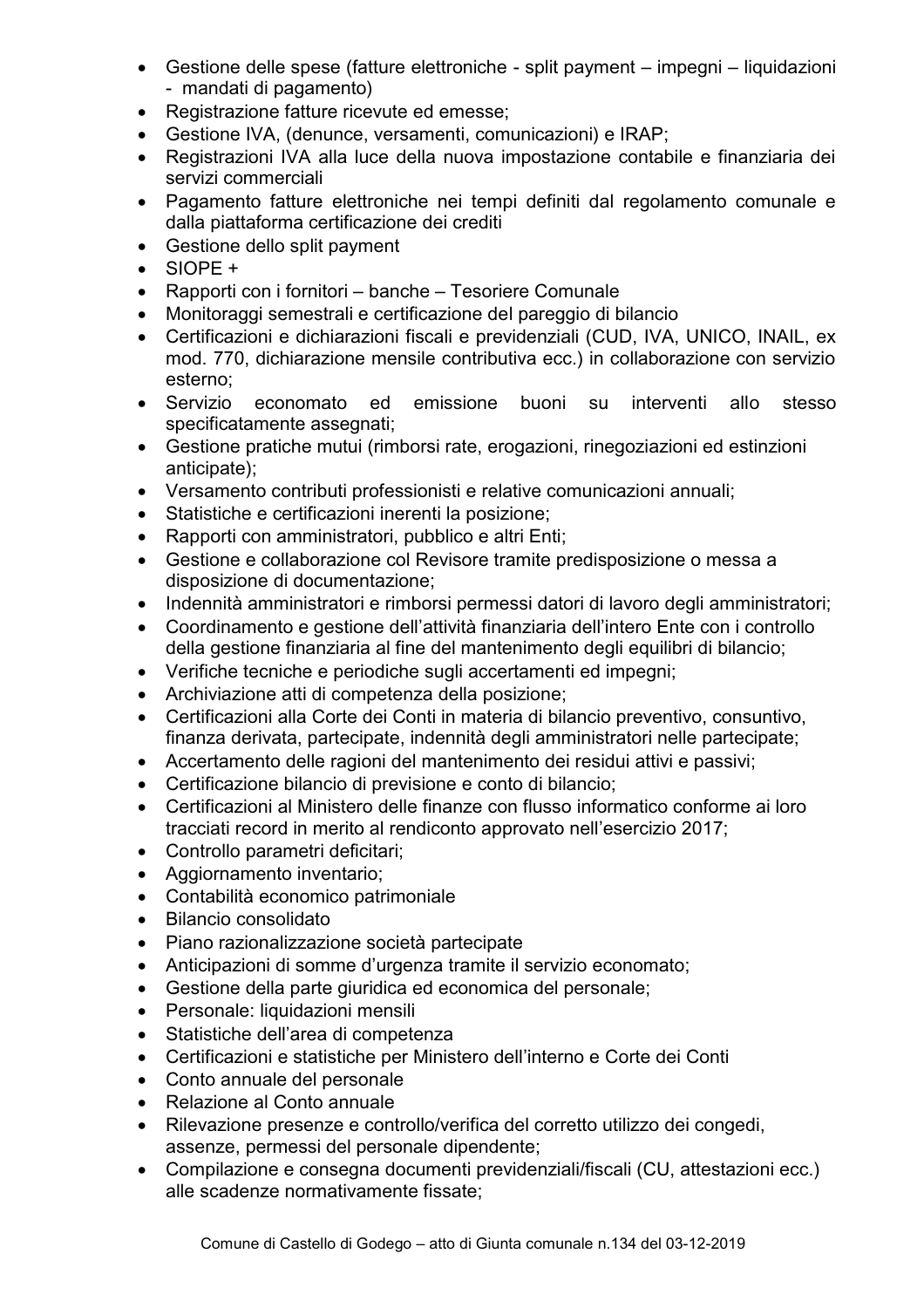- Aggiornamento sito per operazione trasparenza e invio dati al Ministero della  $P.A.$
- Gestione giuridica del personale, assunzioni personale sulla base del programma delle assunzioni:
- Definizione, gestione ed erogazione del fondo produttività;
- Selezione ed avvio Lavoratori Socialmente utili sulla base dei progetti approvati;
- Avviamento e gestione amministrativa del Progetto Pubblica Utilità ai sensi dell'art. 54 del D.Lgs. n. 274/2000;
- Adozione del piano delle azioni positive;
- Certificazioni mensile alla funzione pubblica in termini di presenza del personale dipendente ed annuale con la relazione al conto annuale del personale dipendente;
- Comunicazione obbligatorie (assunzione cessazione e part-time) al Centro per l'impiego e al COVENETO;
- Anagrafe prestazione dei dipendenti -Denunce infortuni:
- Predisposizione modelli per comunicazioni servitù militari:

#### **SERVIZIO TRIBUTI**

Personale addetto:

Milani Sofia

#### **FUNZIONI ED ATTIVITA':**

• IMU – gestione tributo IMU e relativa attività accertativa di controllo dovuto– versato e di tutte le casistiche previste per legge e regolamento, attività di sportello e di riscontro pagamenti con predisposizione pratiche per solleciti bonari e/o riscossione coattiva:

In merito alla gestione dell'agevolazione per tipologia di uso gratuito secondo disposizioni della Legge 208 del 28/12/2015 controllo sui reguisiti per avere l'agevolazione prevista dalla legge Informazione e consegna e aiuto compilazione dei modelli da presentare all'agenzia delle entrate per la registrazione del contratto di uso gratuito dell'immobile nonché quelli da presentare in banca per il pagamento e dichiarazione IMU da presentare al Comune.

- TASI gestione tributo sui servizi indivisibili per gli immobili A1, A8 e A9 e relativa attività accertativa di controllo dovuto-versato e di tutte le casistiche previste per legge e regolamento, attività di sportello e di riscontro pagamenti con predisposizione pratiche per solleciti bonari e/o riscossione coattiva;
- TOSAP emissione bollettini pagamenti, verifiche aree e pagamenti, rilascio convenzioni per riduzione tariffe relativa attività accertativa di controllo dovutoversato e di tutte le casistiche previste per legge e regolamento, attività di sportello e di riscontro pagamenti con predisposizione pratiche per solleciti bonari e/o riscossione coattiva:
- · IMPOSTA DI PUBBLICITA' E DIRITTI PUBBLICHE AFFISSIONI: attività di supporto al concessionario;
- Insinuazione nelle procedure fallimentari contribuenti;
- Sqravi, rimborsi e discarichi;
- · Inserimento dei dati relativi al riversamento tra comuni e regolazione contabile tra comune e stato delle imposte comunali, rimborso delle quote stato dovute ai contribuenti con relativa attestazione di rimborso e dei dati relativi alle quotecomune rimborsate.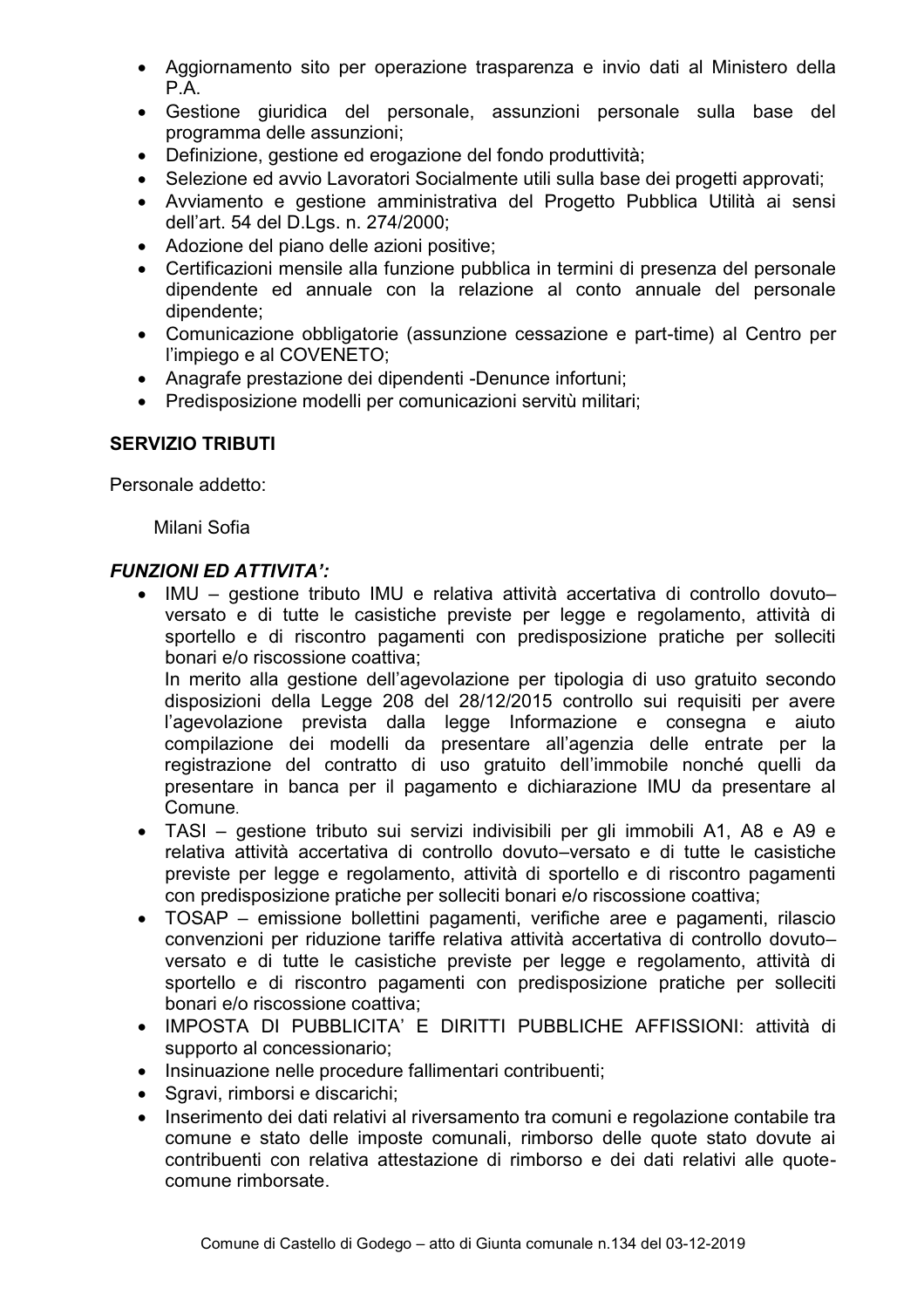- · Studio e pianificazione applicazione nuovi tributi e/o aumento, diminuzione dei tributi esistenti:
- Gestione e coordinamento per applicazione del contratto con il quale è stata affidata in concessione la gestione delle riscossione coattiva delle entrate comunali e dell'imposta di pubblicità e pubbliche affissioni;
- Riscossione diretta tramite Tesoriere/poste italiane
- Determinazioni di competenza del servizio
- Proposte di delibere di Consiglio Comunale
- Proposte di delibere di Giunta Comunale
- Predisposizione dei regolamenti comunali in materia e loro revisione e attività normativa in genere
- Coperture delle entrate relative ai tributi comunali

#### Obiettivi dell'Area Economico-Finanziaria per l'anno 2019

| N.             | <b>Descrizione</b><br>obiettivo                              | Piano delle Attività                                                                                        | Indicatori                                                                                                                                             | <b>Peso</b><br>lobiettiv<br>O | %<br>Realizzazi<br>lone attesa<br>= Valore<br>Atteso |
|----------------|--------------------------------------------------------------|-------------------------------------------------------------------------------------------------------------|--------------------------------------------------------------------------------------------------------------------------------------------------------|-------------------------------|------------------------------------------------------|
| 1              |                                                              | Fatturazione elettronica Installazione procedura per<br>lattivazione e invio fatture<br>elettroniche emesse | Completamento<br>installazione della<br>procedure<br>compatibile con<br>l'emissione della<br>prima fattura                                             | 20%                           | 100                                                  |
| $\overline{2}$ | Pagamento in sede<br>comunale attraverso<br>servizio POS     | Attivazione del servizio di<br>pagamento in sede attraverso<br>sistemi di pagamento<br>elettronico - POS    | Messa in opera<br>dalla fornitura nei<br>tempi necessari                                                                                               | 25%                           | 100                                                  |
| 3              | Applicazione nuovo<br><b>CCNL</b> posizioni<br>organizzative | Studio, approvazione,<br>esecuzione nuovo contratto                                                         | Applicazione nuovo 20%<br><b>CCNL</b> entro il<br>temine previsto del<br>20/05/2019                                                                    |                               | 100                                                  |
| 4              | Trasparenza                                                  | Come prescritto dall'ANAC<br>nelle bozze di piano<br>anticorruzione 2018                                    | Tempestività<br>regolarità<br>della<br>pubblicazione<br>dei<br>nella sezione<br>dati<br>lamministrazione<br>trasparente del sito<br>linternet comunale | e35%                          | 100                                                  |

#### **RAGIONERIA E PERSONALE**

#### **TRIBUTI**

| N. | <b>Descrizione</b><br>obiettivo                            | Piano delle Attività                                                                                   | <b>Indicatori</b>    | <b>Peso</b><br>objettiv | $\frac{1}{2}$<br>Realizzazi<br>lone attesa<br>$=$ Valore<br><b>Atteso</b> |
|----|------------------------------------------------------------|--------------------------------------------------------------------------------------------------------|----------------------|-------------------------|---------------------------------------------------------------------------|
|    | Aggiornamento<br>conteggio IMU a<br>seguito di variante al | Ridefinizione della posizione<br>contributiva ai fini IMU a seguito<br>dell'adozione della variante al | n. posizioni riviste | 20%                     | 100                                                                       |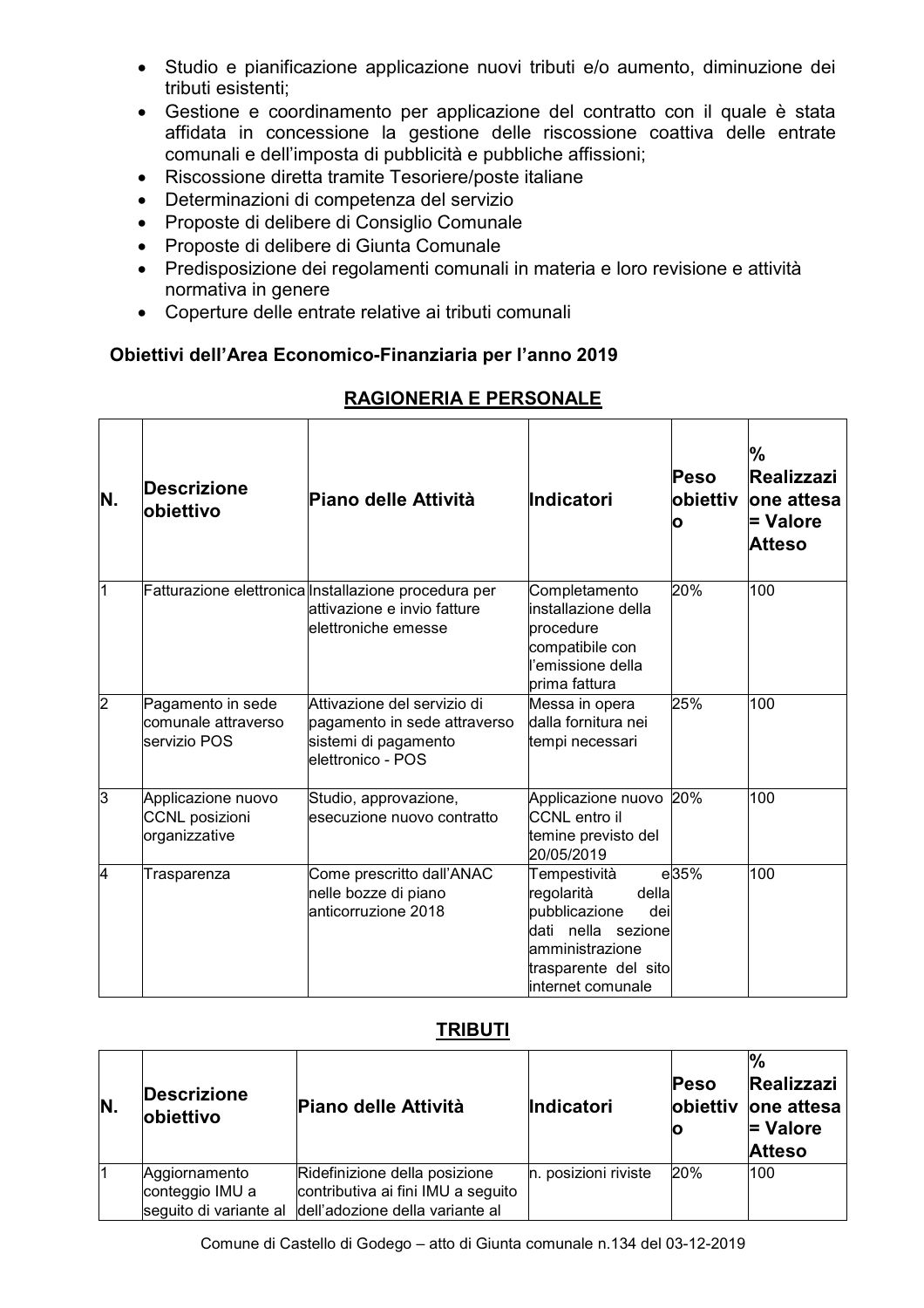|                | Piano degli Interventi Piano degli Interventi                                                   |                                                                                                                                                                                                                                               |                                                                                                                       |       |     |
|----------------|-------------------------------------------------------------------------------------------------|-----------------------------------------------------------------------------------------------------------------------------------------------------------------------------------------------------------------------------------------------|-----------------------------------------------------------------------------------------------------------------------|-------|-----|
| $\overline{2}$ | Gestione della<br>agevolazione per<br>tipologia di canone<br>concordato                         | Inserimento e controllo pratiche                                                                                                                                                                                                              | n. pratiche evase<br>rispetto ai casi<br>riscontrati                                                                  | 5%    | 100 |
| 3              | Aggiornamento<br>conteggio IMU a<br>seguito della<br>variazione particelle<br>catastali terreni | Ridefinizione della posizione<br>contributiva ai fini IMU a seguito<br>dell'aggiornamento delle<br>particelle catastali dei terreni<br>lidentificate nell'elenco fornito<br>dall'ufficio provinciale territorio<br>dell'agenzia delle entrate | n. particelle<br>aggiornate                                                                                           | 15%   | 100 |
| 4              | Regolamento<br>lincentivi anti-<br>evasione                                                     | Predisposizione del regolamento Approvazione<br>per disciplinare i criteri del fondo<br>lantievasione                                                                                                                                         |                                                                                                                       | 10%   | 100 |
| 5              | Attività di emissione<br>di avvisi di<br>accertamento IMU                                       | Attività di recupero dell'evasionen 45 provvedimenti 15%<br>dell'IMU attraverso l'emissionelemessi<br>di avvisi di accertamento                                                                                                               |                                                                                                                       |       | 100 |
| 6              | Trasparenza                                                                                     | Come prescritto dall'ANAC nelle Tempestività<br>bozze di piano anticorruzione regolarità<br>nazionale                                                                                                                                         | della<br>pubblicazione<br>deil<br>dati nella sezione<br>lamministrazione<br>trasparente del sito<br>internet comunale | e35 % | 100 |

# Disponibilità economiche assegnate

Le risorse di bilancio, in entrate ed in spesa, sono quelle elencate nell'allegato A) alla presente delibera.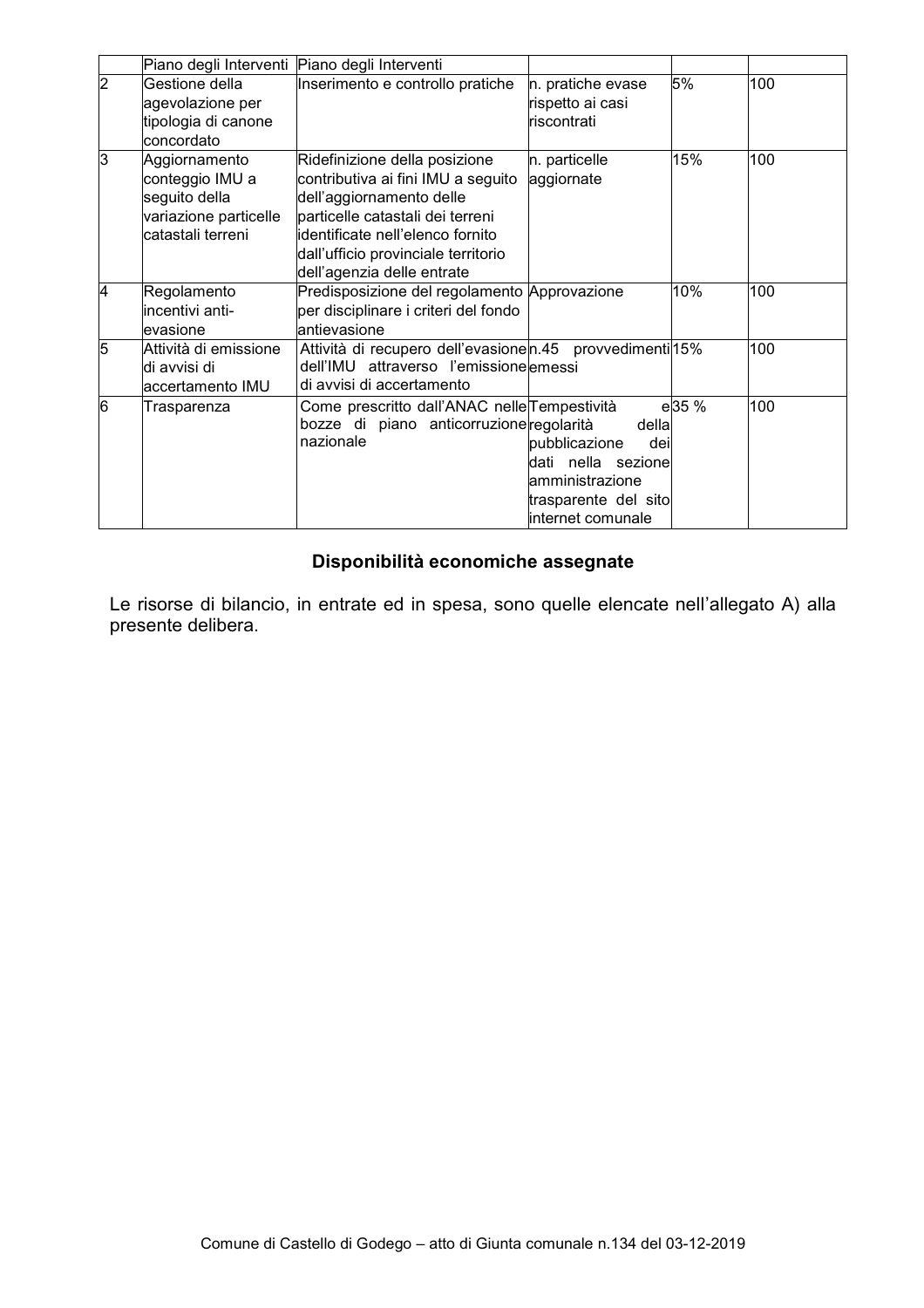

# **COMUNE DI CASTELLO DI GODEGO** Provincia di Treviso

# **FUNZIONI E OBIETTIVI GESTIONALI ANNO 2019**

# **AREA III TECNICA**

Responsabile ing. Daminato Sergio SERVIZI LAVORO PUBBLICI - AMBIENTE - MANUTENZIONI - PATRIMONIO -**CFD** 

**Risorse** Marighetto Michela - Istruttore tecnico tempo pieno ed Umane indeterminato (cat. C5) Bonaldo Giovanni - Operaio specializzato - tempo pieno ed Indeterminato (cat. B6) Gemin Gianluca – operaio – tempo parziale ed indeterminato 24/36 ore  $(Cat. B1)$ 

#### SERVIZIO LAVORI PUBBLICI - MANUTENZIONI - CED

Personale addetto:

**Marighetto Michela** Bonaldo Giovanni Gemin Gianluca

#### **FUNZIONI ED ATTIVITA':**

- Adozione delle determinazioni e predisposizione delle proposte di deliberazione  $\bullet$ di competenza dell'Area:
- Predisposizione atti relativi alla programmazione di Lavori pubblici;
- Supporto al Segretario Comunale per la predisposizione del P.E.G. relativamente alla parte di competenza dell'Area;
- Funzioni di Responsabile Unico del Procedimento:
- Gestione incarichi di progettazione e direzione lavori affidati a professionisti  $\bullet$ esterni:
- Predisposizione atti, istruttoria e controllo fasi di progettazione opere pubbliche;
- Predisposizione atti per affidamento e aggiudicazione lavori ed opere pubbliche, collaudo ed agibilità:
- Progettazione interna e D.L. delle opere decise dall'Amministrazione Comunale;
- Gestione servizi in economia (determine di impegno della spesa e di liquidazione delle fatture):
- Provveditorato;
- Gestione appalto calore su immobili di proprietà comunale, pagamento fatture e  $\bullet$ previsioni di spese di bilancio;

Comune di Castello di Godego - atto di Giunta comunale n.134 del 03-12-2019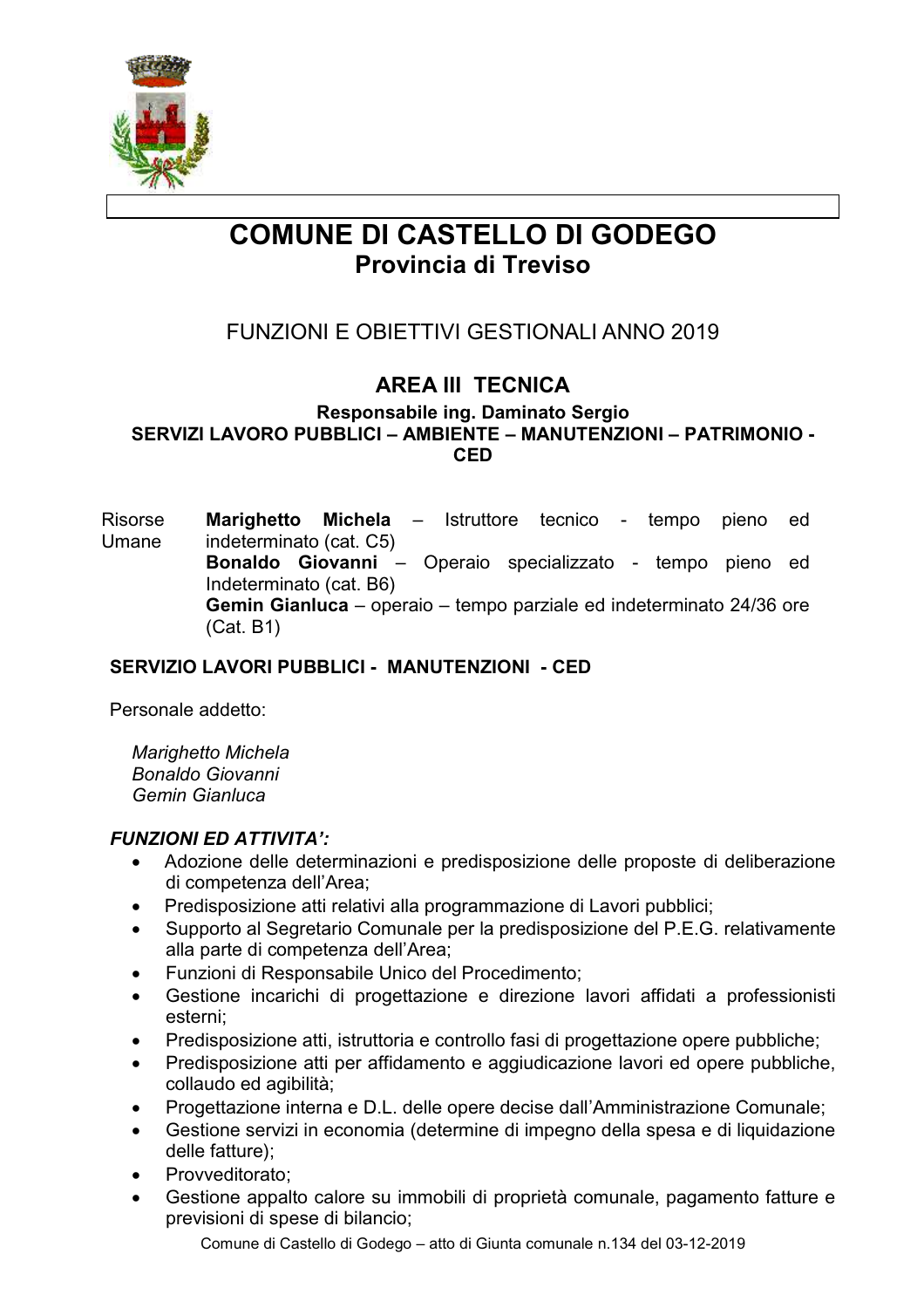- Manutenzione ordinaria e straordinaria strade, parcheggi, marciapiedi e pubblica  $\bullet$ illuminazione:
- Gestione della segnaletica stradale orizzontale e verticale, in collaborazione con  $\bullet$ la polizia locale:
- Manutenzione del verde in aree di proprietà comunale e cigli stradali;
- Manutenzione di dispositivi ed impianti antincendio su edifici e mezzi di proprietà comunale:
- Manutenzione degli ascensori installati su edifici di proprietà comunale;
- Manutenzione delle scuole e degli altri edifici di proprietà comunale;
- Manutenzione parco autoveicoli;
- Gestione della squadra operai e rapporti con ditte prestanti mezzi d'opera e forniture materiali;
- Interventi di gestione e manutenzione straordinaria del cimitero comunale;
- Gestione degli interventi da eseguirsi in caso di eventi atmosferici avversi;  $\bullet$
- Spargimento di agenti disgelanti sulle strade comunali in caso di neve e ghiaccio;
- Sgombero delle strade comunali in caso di neve:
- Servizio di manutenzione fotocopiatori, fax e strumentazione hardware, acquisti e assistenza software:
- Rinnovo abbonamenti ai servizi di assistenza e manutenzione del CED e dei programmi informatici in uso presso gli uffici comunali;
- Adempimenti in materia di sicurezza lavoro D.Lgs. n. 81/2008:
- Organizzazione formazione personale dipendente e coordinamento del servizio  $\bullet$ di sorveglianza da parte del medico competente;
- Gestione attrezzature comunali (palco, impianto audio, schermo e proiettore);
- Gestione servizio di pulizia immobili comunali:  $\bullet$
- Sopralluoghi vari;
- Gestione dati da inoltrare alla Autorità di vigilanza dei LLPP per BDAP;
- Rapporti con l'USSL n. 2;  $\bullet$
- Rapporti con la Provincia di Treviso in merito alla gestione di interventi ricadenti su strade provinciali;
- Rapporti con la società Veneto Strade in merito alla gestione di interventi  $\bullet$ ricadenti su strade regionali;
- Rapporti con il pubblico;
- Rapporti con consulenti e professionisti:
- Rapporti con il Responsabile del Servizio di prevenzione e protezione;  $\bullet$
- Rapporti con gli Amministratori ed altri Enti;
- Archiviazione atti di competenza dell'Area;
- Rilascio di autorizzazioni per scavi su sede stradale;  $\bullet$
- Rilascio pareri all'ufficio urbanistica edilizia privata;
- Partecipazione alle commissione locali pubblico spettacolo;
- Gestione sinistri relativamente ai danni causati al patrimonio comunale;
- Gestione espropriazioni, procedimenti di acquisizione e di alienazione immobili;
- Predisposizione avvisi e "rende noto" di competenza dell'ufficio;
- Gestione e manutenzione impianti sportivi;
- Gestione SIT (Sistema Informativo Territoriale);
- Gestione, in collaborazione con gli Uffici Urbanistica e Anagrafe, della  $\bullet$ numerazione civica;
- Ampliamento pubblica illuminazione  $\bullet$

# **AMBIENTE:**

Personale addetto: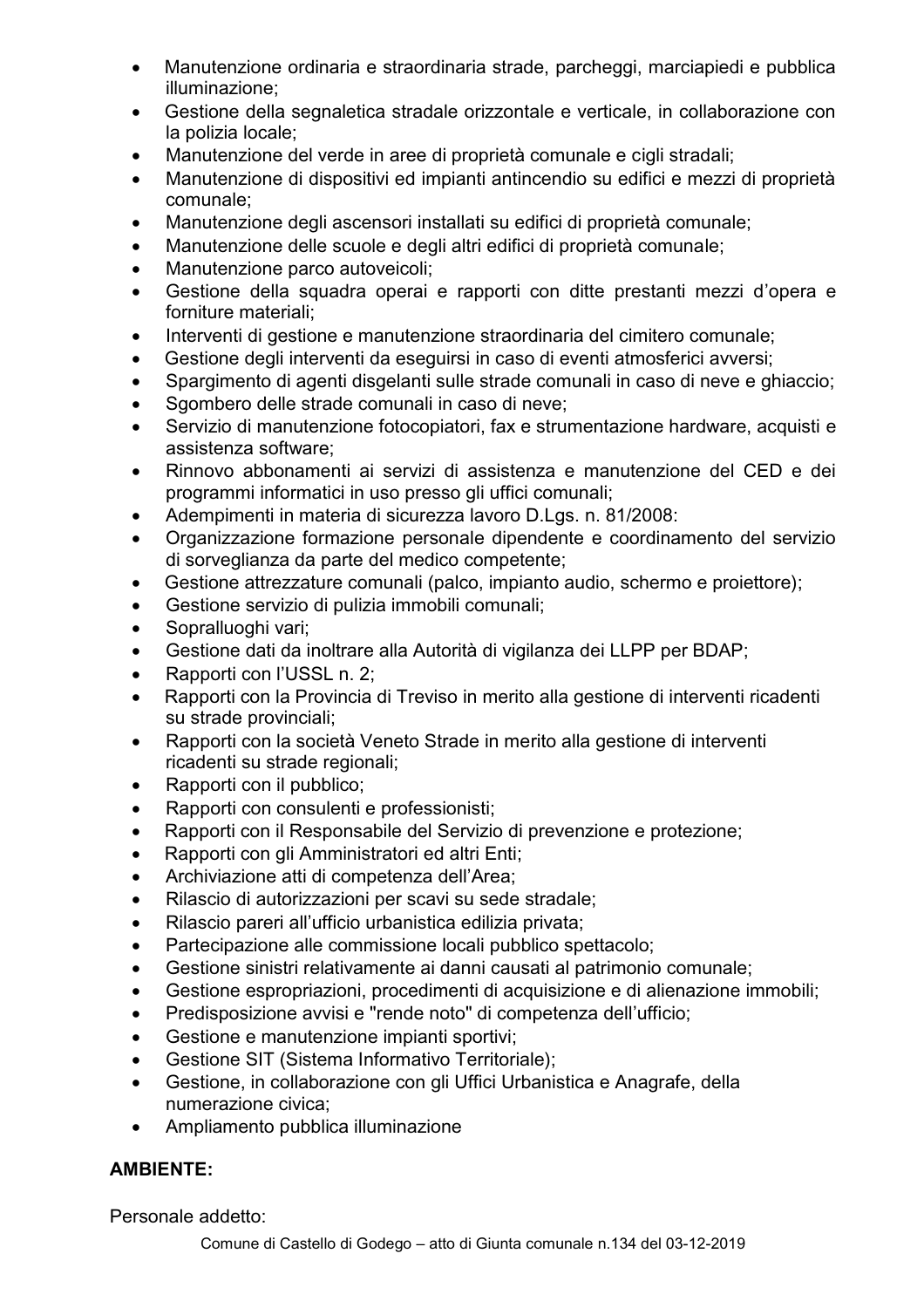Marighetto Michela Bonaldo Giovanni Gemin Gianluca

#### **FUNZIONI ED ATTIVITA':**

- Gestione rapporti con Consorzio Azienda Intercomunale TV3 e Contarina del  $\bullet$ servizio di raccolta e smaltimento R.S.U.;
- $\bullet$ Gestione degli interventi di raccolta dei rifiuti abbandonati su aree pubbliche, in collaborazione con la Polizia Locale:
- Gestione del servizio di derattizzazione di alcune aree pubbliche;
- Sopralluoghi in collaborazione con la polizia locale per l'accertamento di  $\bullet$ emissioni sonore oltre i limiti di legge e attivazione della procedura per l'intervento dell'ARPAV:
- Gestione delle procedure (ordinanze, riscossione delle sanzioni amministrative,  $\bullet$ controllo degli adempimenti) conseguenti al superamento dei limiti per le emissioni sonore:
- Monitoraggio, in collaborazione con l'ARPAV, dell'inquinamento elettromagnetico sul territorio comunale prodotto da impianti di telefonia mobile;
- Gestione rapporti con Consorzi, Aziende ed Autorità d'Ambito;
- Progetto lotta zanzara tigre e derattizzazione territorio:

#### Obiettivi dell'Area Tecnica per l'anno 2019

#### I lavori previsti saranno realizzati compatibilmente con il rispetto del Pareggio di bilancio e secondo le priorità che deciderà l'Amministrazione

| Ν.             | <b>Descrizione</b><br>obiettivo         | Piano delle Attività                                                                           | <i><b>Indicatori</b></i>                                                                                                            | Peso<br>obiettivo | $\frac{0}{0}$<br><b>Realizzazione</b><br>attesa = Valore<br><b>Atteso</b> |
|----------------|-----------------------------------------|------------------------------------------------------------------------------------------------|-------------------------------------------------------------------------------------------------------------------------------------|-------------------|---------------------------------------------------------------------------|
| $\mathbf{1}$ . | Regolamento<br>polizia rurale           | <sup>di</sup> Acquisizione<br>approvazione del nuovo<br>regolamento, diffusione                | pareri, Approvazione<br>е<br>attività di diffusione                                                                                 | 15%               | 100                                                                       |
| 2.             | Opere contermini<br>nuovo<br>scolastico | ilCoordinamento<br>poloattività<br>per<br>realizzazione<br>opere.                              | delleStato<br>di<br>lalavanzamento<br>deil<br>dellellavori                                                                          | 30%               | 100                                                                       |
| 3.             | sistema informativo<br>lcomunale        | Riorganizzazione del Analisi dei fabbisogni enuova<br>riorganizzazione<br>lattività            | delleaggiudicazione                                                                                                                 | 20%               | 100                                                                       |
| 4              | Trasparenza                             | Come<br>dall'ANAC nelle bozze regolarità<br>di piano anticorruzione pubblicazione<br>nazionale | prescrittotempestività<br>е<br>della<br>deil<br>dati nella sezione<br>amministrazione<br>trasparente del sitol<br>internet comunale | 35%               | 100                                                                       |

#### Disponibilità economiche assegnate

Le risorse di bilancio, in entrate ed in spesa, sono quelle elencate nell'allegato A) alla presente delibera.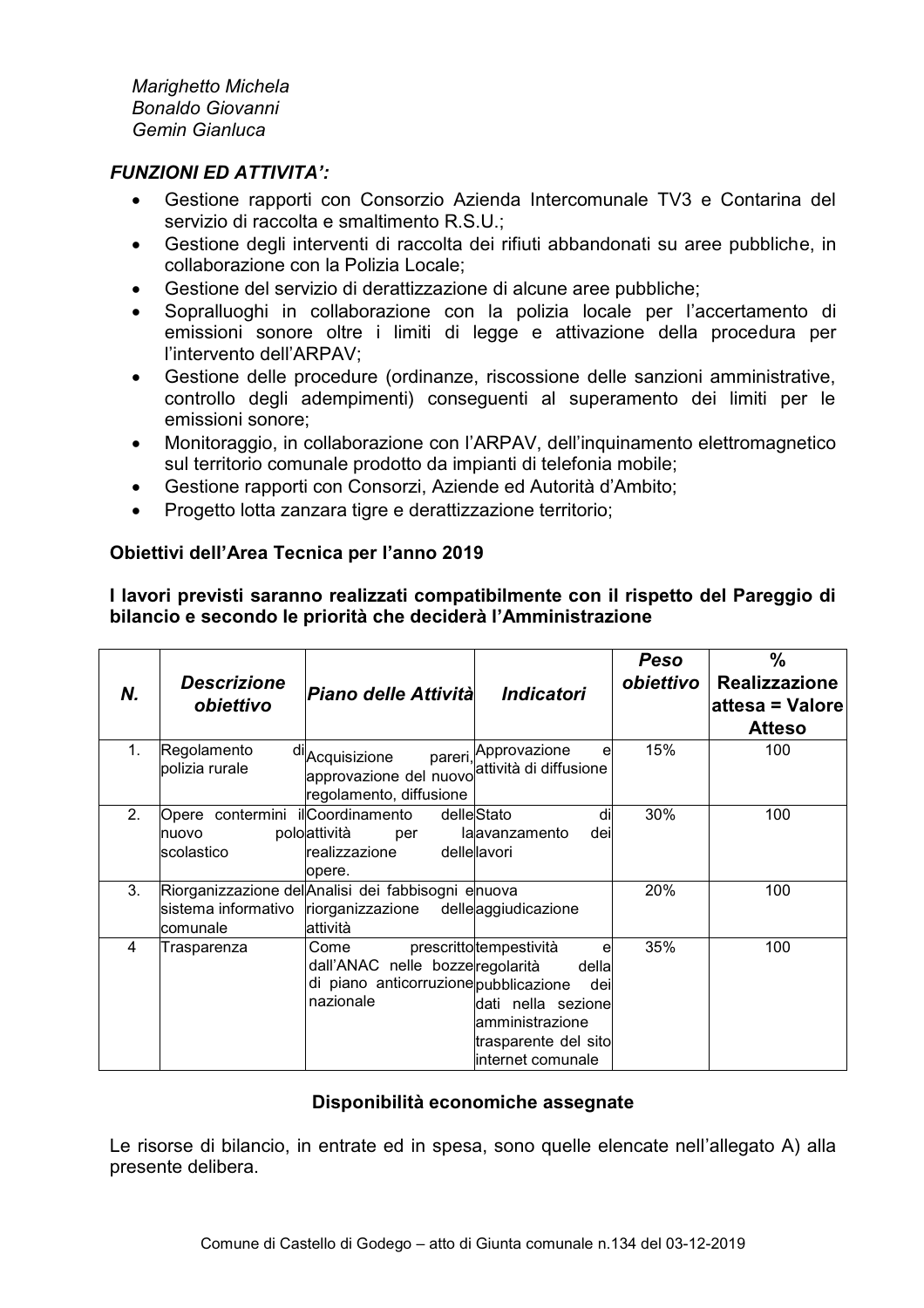

# **COMUNE DI CASTELLO DI GODEGO** Provincia di Treviso

# **FUNZIONI E OBIETTIVI GESTIONALI ANNO 2019**

# **AREA IV URBANISTICA**

Responsabile geom. Piva Nicola SERVIZI URBANISTICA - EDILIZIA PRIVATA - ATTIVITA' PRODUTTIVE

**Risorse** Dallefrate Carla - Esecutore amministrativo - tempo parziale 24/36 ore ed Umane indeterminato (cat. B5) Pozzobon Daniele - Istruttore tecnico- tempo parziale 24/36 ore ed indeterminato (cat. C4) Milani Elena - Istruttore Direttivo cat. D1 - dal 11/10/2019 al 13/11/2019 (cessazione per dimissioni volontarie) Goegan Sara - Istruttore amministrativo (cat. C pos. ec. C1) per n.12 ore settimanali fino al 14/11/2019

#### **UFFICIO URBANISTICA**

Personale addetto:

**Dallefrate Carla** Pozzobon Daniele

- Adozione delle determinazioni e predisposizione delle proposte di deliberazione  $\bullet$ di competenza dell'ufficio;
- Gestione degli incarichi per la predisposizione di strumenti urbanistici generali o  $\bullet$ loro varianti affidati a professionisti esterni;
- Predisposizione atti, istruttoria e controllo delle fasi procedimentali per la  $\bullet$ predisposizione di strumenti urbanistici generali o loro varianti;
- Predisposizione interna di semplici varianti agli strumenti urbanistici generali  $\bullet$ decise dall'Amministrazione Comunale;
- Predisposizione atti, istruttoria e controllo delle fasi procedimentali per  $\bullet$ l'approvazione degli strumenti attuativi di iniziativa pubblica o privata;
- Predisposizione e stipula di accordi urbanistici disciplinanti i rapporti tra pubblico e privato:
- Valutazioni e risposte a richieste di varianti allo strumento urbanistico;
- Esame piani territoriali;
- Archiviazione atti di competenza dell'area;  $\bullet$
- Gestione servizio protocollo in partenza;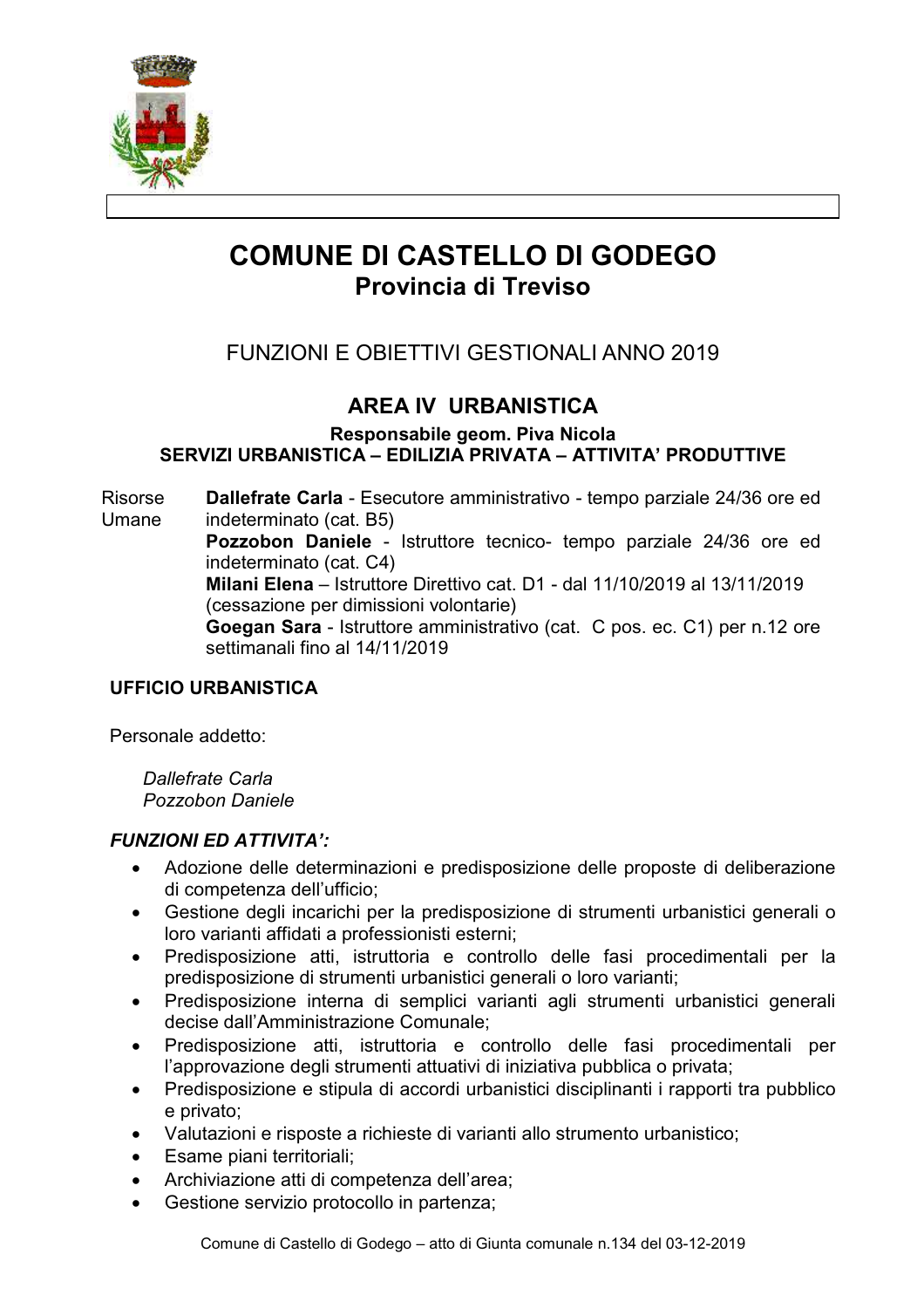- Pubblicazione in materia urbanistica ed edilizia di atti all'albo pretorio;  $\bullet$
- Sopralluoghi vari;
- Gestione delle statistiche relative alla posizione organizzativa:
- Rapporti con l'USSL n. 8, A.R.P.A.V.;
- Predisposizione avvisi e "rende noto" di competenza dell'ufficio;
- Pubblicazione atti di competenza in materia di normativa sulla trasparenza.  $\bullet$

### **UFFICIO EDILIZIA PRIVATA**

Personale addetto:

Dallefrate Carla Pozzobon Daniele

- Gestione pratiche edilizie (registrazione ed istruttoria);  $\bullet$
- Adozione delle determinazioni e predisposizione delle proposte di deliberazione  $\bullet$ di competenza dell'ufficio:
- Collaborazione con l'Ufficio Ragioneria ai fini della predisposizione bilancio di  $\bullet$ previsione di competenza della posizione organizzativa:
- Collaborazione con l'Ufficio Ragioneria ai fini della predisposizione variazioni di  $\bullet$ bilancio di competenza della posizione organizzativa;
- Calcolo oneri e costo di costruzione:
- Rilascio permessi di costruire;
- Sopralluoghi con incaricato ULSS per agibilità attività produttive;
- Verifica istanza ed atti relativi al rilascio certificato di agibilità nei casi in cui non necessità il sopralluogo tecnico;
- Rilascio certificati di agibilità;
- Trasmissione certificati di agibilità all'ufficio tributi;  $\bullet$
- Rilascio autorizzazioni per interventi soggetti a vincolo ambientale ed invio documentazione Soprintendenza D. Lgs. n. 42/2004;
- Verifica modelli ISTAT e trasmissione degli stessi all'ufficio competente;
- Richiesta nulla osta alla Provincia ed alla società Veneto Strade, per permessi a costruire/DIA/autorizzazioni interessanti strade provinciali e ricadenti all'interno del centro abitato;
- Rilascio autorizzazioni per installazione segnaletica e mezzi pubblicitari con  $\bullet$ relativa richiesta di parere o nulla osta agli enti competenti;
- Istruttoria condoni edilizi e rilascio permesso di costruire in sanatoria;
- Rilevazione attività edilizia abusiva in collaborazione con la polizia locale;
- Emissione di eventuale ordinanza di ripristino;  $\bullet$
- Gestione denunce di inizio attività (D.I.A. S.C.I.A. C.I.L.A. C.I.L.);
- Gestione, verifica e registrazione delle denunce di inizio attività relative al Piano  $\bullet$ Casa:
- Verifica della conformità delle denunce inizio attività presentate;
- Rilascio certificazioni diverse su richiesta dell'utenza (certificati di destinazione urbanistica, certificati di idoneità alloggio);
- Ricezione frazionamenti:  $\bullet$
- Accettazione con registro ed archiviazione pratiche relative alla denuncia di opere in conglomerato cementizio o a struttura metallica di cui alla legge 1086/71:
- Gestione archivio corrente e archivio di deposito;
- Convocazione della Commissione Edilizia:
	- Comune di Castello di Godego atto di Giunta comunale n.134 del 03-12-2019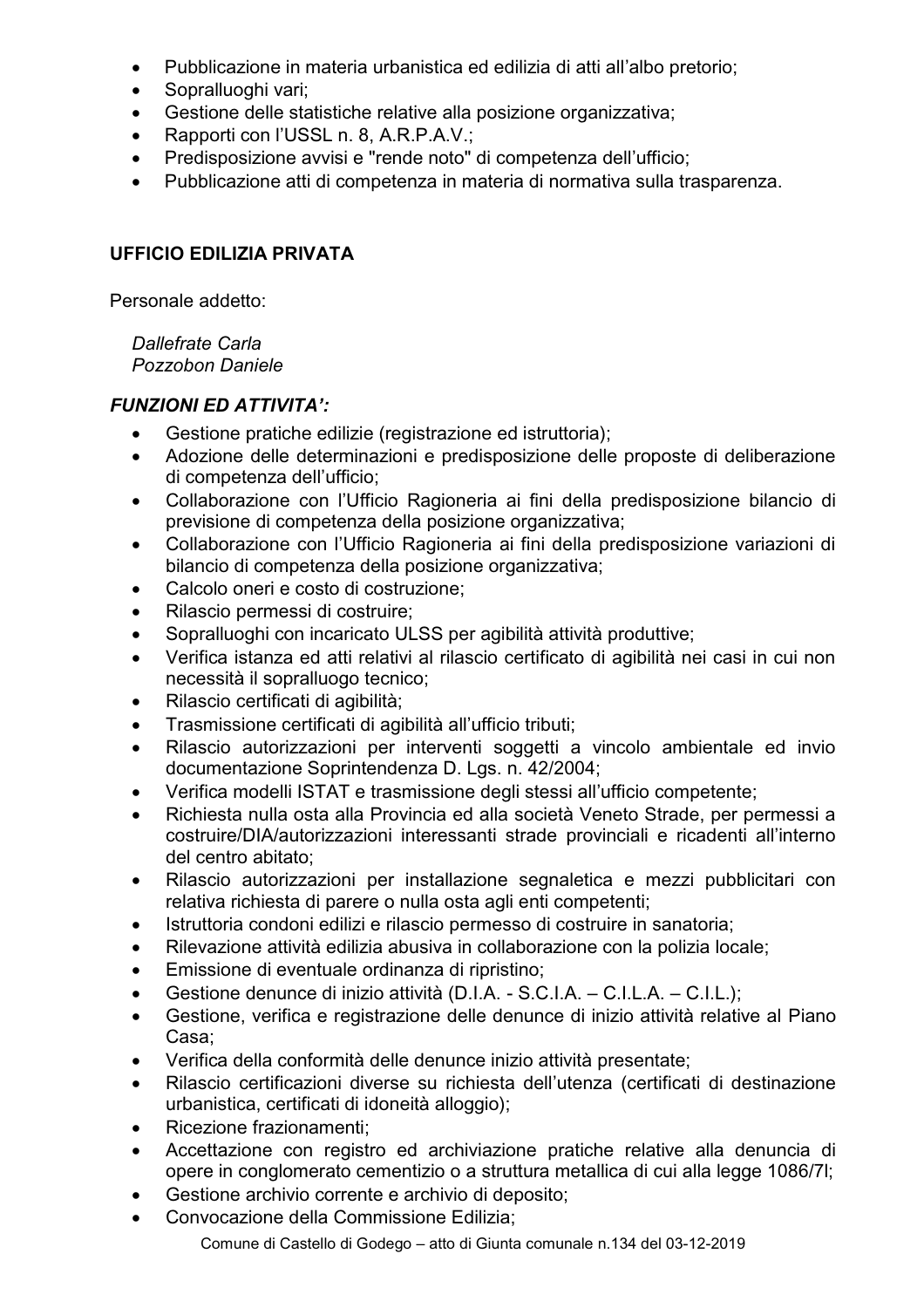- Convocazione della Commissione Edilizia Integrata relativamente alle pratiche  $\bullet$ edilizie subordinate al parere della Soprintendenza per i Beni Ambientali;
- Gestione dei diritti di Segreteria di competenza dell'area;  $\bullet$
- Gestione cantieri con il sistema informativo territoriale comunale:
- Gestione tramite SUAP di specifiche pratiche edilizie:
- Pubblicazione atti di competenza in materia di normativa sulla trasparenza.  $\bullet$

## **ATTIVITÀ PRODUTTIVE**

Personale addetto:

Milani Elena - Istruttore Direttivo cat. D1 - dal 11/10/2019 al 13/11/2019 Goegan Sara - Istruttore amministrativo - tempo pieno ed indeterminato, dedicata al servizio per n. 12 ore settimanali fino al 14/11/2019

Previsione di una collaborazione autonoma occasionale.

- $\bullet$ Acconciatori ed estetiste:
- Agenzie d'Affari;
- Agriturismo e strutture ricettive (alberghi, bed & breakfast ecc);
- Commercio su aree pubbliche itinerante e su concessione (mercato);  $\bullet$
- Tesserini hobbisti:
- Strutture sanitarie e socio sanitarie:
- Laboratori artigianali (gelaterie, rosticcerie, pizzerie da asporto, lavanderie ecc.)
- Ascensori;  $\bullet$
- Autonoleggio;  $\bullet$
- Noleggio con conducente;  $\bullet$
- Distributori di carburante;  $\bullet$
- Circoli privati;  $\bullet$
- Commercio su area fissa:
- Commercio elettronico:
- Distributori automatici;
- Vendita di quotidiani e periodici:
- Erboristerie:  $\bullet$
- Facchinaggio;
- Farmacie e parafarmacie:  $\bullet$
- Fuochi d'artificio:  $\bullet$
- Vendita prodotti fitosanitari;
- Spettacoli viaggianti:
- Lotterie, tombole e pesche di beneficenza;  $\bullet$
- Spettacoli e trattenimenti pubblici;  $\bullet$
- Oggetti usati (vendita veicoli);  $\bullet$
- Panifici:
- Disciplina sui prezzi;
- Produttori agricoli;
- Pubblici esercizi;
- Sale da gioco;
- Vendite a domicilio;
- Vendite sottocosto: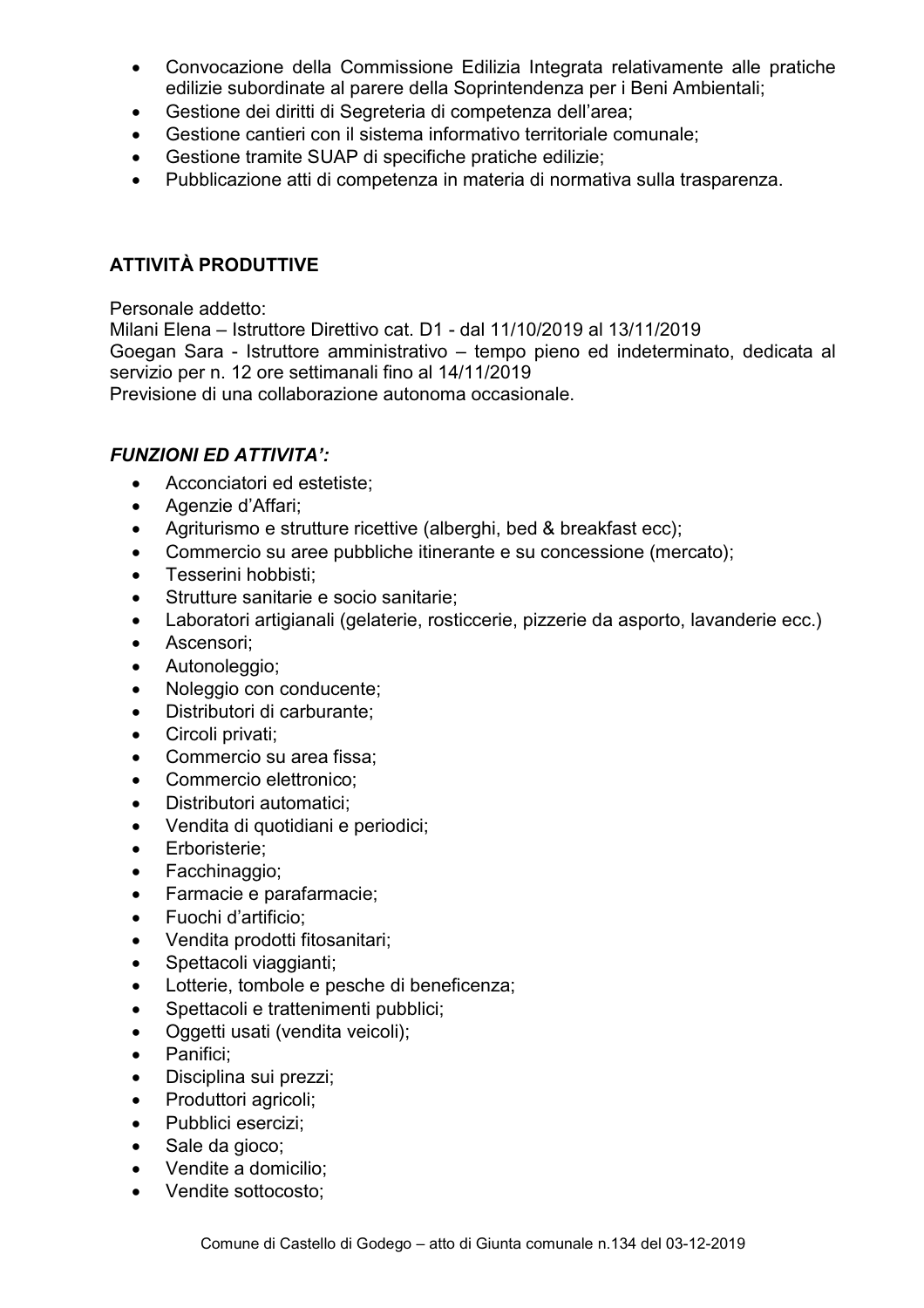- Convocazione e partecipazione in qualità di componente e segretario di  $\bullet$ Commissioni Comunali (collaudo distributori carburanti; di vigilanza sui locali di pubblico spettacolo, ecc);
- Emissione provvedimenti accessori su attività prodotte (ordinanze di  $\bullet$ sospensione o cessazione attività);
- Disciplina degli orari delle varie attività;  $\bullet$
- Gestione di specifiche pratiche attraverso il SUAP;
- Tutte le altre licenze, autorizzazioni e permessi previsti dal T.U.L.P.S. e regolamento di esecuzione inerenti la Polizia Amministrativa;
- Pratiche iscrizione ai luoghi storici del commercio;
- Consulenza alle ditte in merito alla normativa e ai procedimenti amministrativi;  $\bullet$
- Pubblicazione atti di competenza in materia di normativa sulla trasparenza;
- Gestione protocollo in uscita.
- Erogazioni contributi di competenza (Associazioni di categoria, Cooperative di  $\bullet$  $q$ aranzia...);
- Incarico esterno ufficio commercio.  $\bullet$

| Obiettivi dell'Area Urbanistica per l'anno 2019 |  |
|-------------------------------------------------|--|
|                                                 |  |

| N. | <b>Descrizione</b><br>obiettivo                                                                                                                                                                                        | Piano delle Attività                                                                                                                                                                                                                                              | <b>Indicatori</b>                                                                                                                               | Peso<br>obiettivo | $\frac{0}{0}$<br><b>Realizzazione</b><br>attesa = Valore<br><b>Atteso</b> |
|----|------------------------------------------------------------------------------------------------------------------------------------------------------------------------------------------------------------------------|-------------------------------------------------------------------------------------------------------------------------------------------------------------------------------------------------------------------------------------------------------------------|-------------------------------------------------------------------------------------------------------------------------------------------------|-------------------|---------------------------------------------------------------------------|
| 1. | Adeguamento dello Coordinamento<br>strumento<br>urbanistico<br>norme sul consumo urbanistiche;<br>suolo<br>di<br>e<br>regolamento edilizio<br>tipo regionale.                                                          | progettisti per redazione progettisti.<br>alle delle<br>varianti                                                                                                                                                                                                  | n. incontri con                                                                                                                                 | 20%               | 100                                                                       |
| 2. | Informatizzazione<br>collegamento<br>pregresse Privata<br>pratiche<br>con nuove pratiche<br>edilizie                                                                                                                   | e Sistemazione<br>archivion.<br>di comunale ufficio Edilizia informatizzate<br>inserimento<br>collegamento<br>edilizienuove<br>pratiche<br>pregresse nel sistemanell'anno<br>informatico gestionale;                                                              | pratiche<br>mediantepregresse<br>in<br>erapporto<br>alle<br>dellepratiche<br>edilizie<br>pervenute                                              | 15%               | 100                                                                       |
| 3. | Esame ed istruttoria Approvazione<br>su proposte accordo strumenti<br>perizie di stima e programma<br>valutazioni su opere <sup> soggetti</sup><br>realizzare<br>da<br>ambito Piani attuativi <sup>  definizione</sup> | urbanisticiadottati<br>Pubblico/privato con attuativi e accordi<br>pubblici<br>in privati per la successiva presentate<br>realizzazione di opere programma<br>pubbliche o di interesser rapporto<br>pubblico in ambito di domande<br>perequazione<br>urbanistica; | din.<br>piani<br>attuativi<br>$e$ /o<br>diapprovati<br>in<br>conrapporto<br>alle<br>edomande<br>$e _{n}$<br>accordi<br>in<br>alle<br>presentate | 20%               | 100                                                                       |
| 4. | Avviamento<br>formazione<br>Goegan<br>Sara<br>nell<br>servizio<br>attività<br>produttive.                                                                                                                              | e Inserimento<br>gradualeRapidità<br>Sig.ra della nuova dipendente. inserimento                                                                                                                                                                                   | di<br>nel<br>servizio.                                                                                                                          | 10%               | 100                                                                       |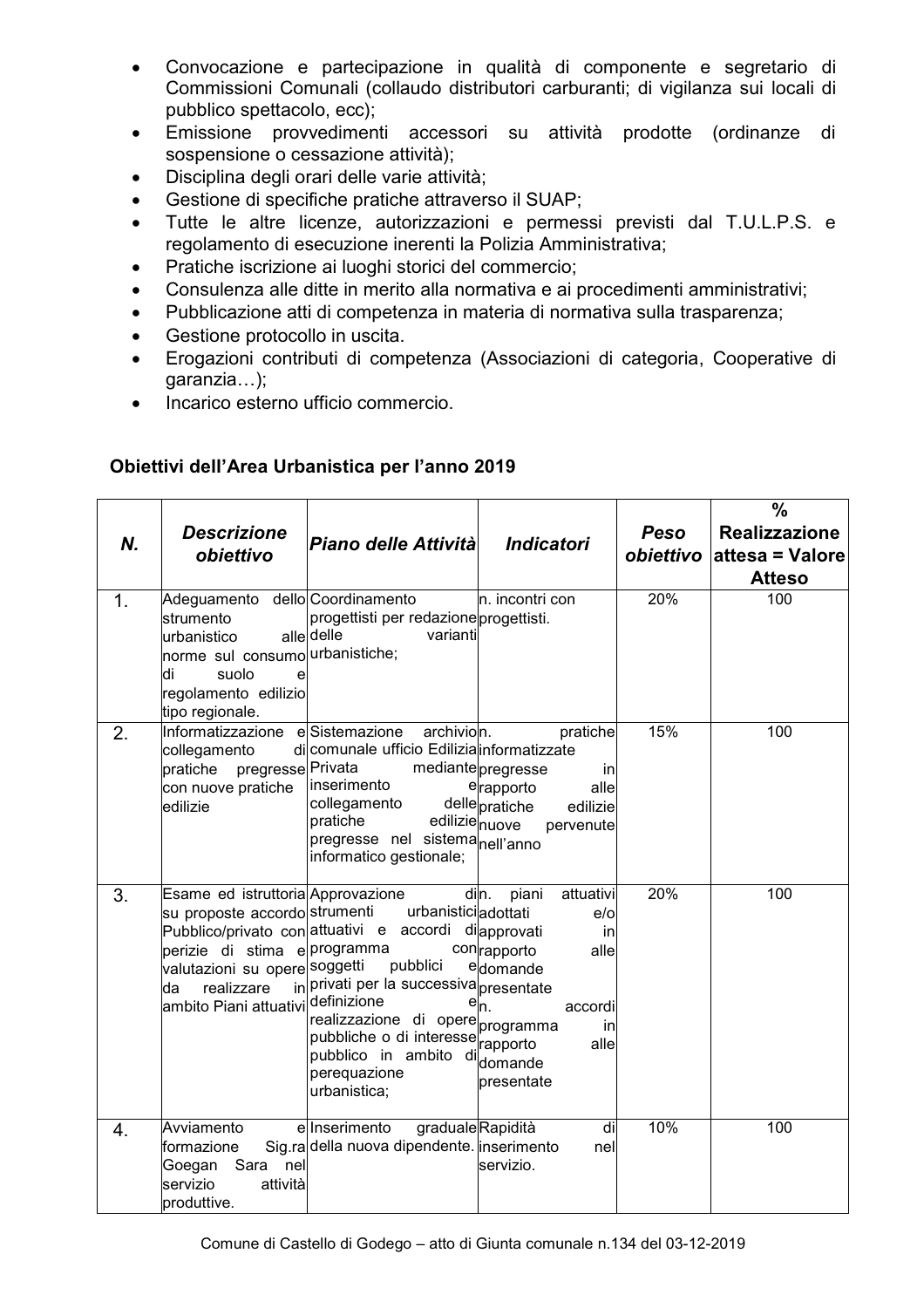| -5. | Trasparenza | lCome                                 | prescrittotempestività<br>e | 35% | 100 |
|-----|-------------|---------------------------------------|-----------------------------|-----|-----|
|     |             | dall'ANAC nelle bozzeregolarità       | della                       |     |     |
|     |             | di piano anticorruzione pubblicazione | dei                         |     |     |
|     |             | Inazionale                            | dati nella sezione          |     |     |
|     |             |                                       | lamministrazione            |     |     |
|     |             |                                       | trasparente del sito        |     |     |
|     |             |                                       | linternet comunale          |     |     |

#### Disponibilità economiche assegnate

Le risorse di bilancio, in entrate ed in spesa, sono quelle elencate nell'allegato A) alla presente delibera.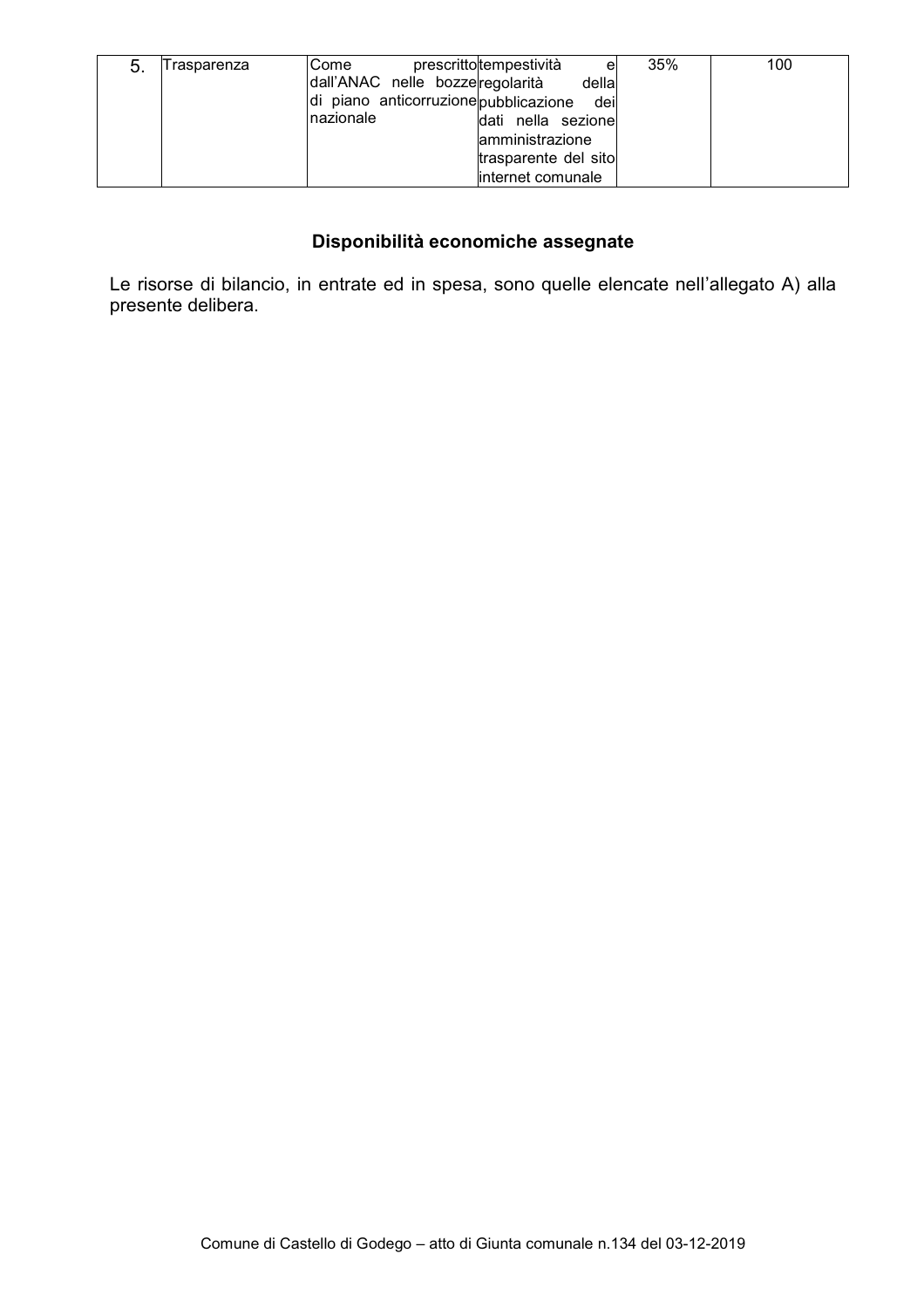

# **COMUNE DI CASTELLO DI GODEGO** Provincia di Treviso

# FUNZIONI E OBIFTTIVI GESTIONALI ANNO 2019

#### **AREA V POLIZIA LOCALE** Responsabile Comandante Pellizzari Angelo SERVIZI POLIZIA LOCALE - PROTEZIONE CIVILE

**Risorse** Moretti Gianni Istruttore di vigilanza - tempo pieno e indeterminato (cat. C5) (fino al 30.04.2019) (dal 01.05.2019 al 30.06.2019 in comando dal umane Comune di Galliera Veneta a 18 ore settimanali)

> Marcon Mauro Istruttore di vigilanza – tempo pieno e indeterminato (cat.  $C2$

> Bernardi Christian Istruttore di vigilanza – tempo pieno e indeterminato  $(cat. C4)$

> Ghion Enrico Istruttore di vigilanza – tempo pieno e indeterminato (cat.  $C<sub>1</sub>$

### **SERVIZI DI POLIZIA LOCALE**

Personale addetto:

Moretti Gianni (fino al 30.04.2019) (dal 01.05.2019 al 30.06.2019 in comando dal Comune di Galliera Veneta a 18 ore settimanali)

Marcon Mauro **Remardi Christian Ghion Fnrico** 

#### **FUNZIONI:**

- · Vigilanza sul territorio comunale;
- Accertamento violazioni al Codice della Strada e norme complementari:
- Verbalizzazione violazioni amministrative ed applicazione sanzioni amministrative pecuniarie ed accessorie;
- · Gestione completa procedimenti sanzionatori (amministrativi e penali) sia pecuniari che accessori (fermi - sequestri - ritiro documenti di circolazione ecc);
- Elaborazione e gestione specifico software personale per la registrazione e gestione delle violazioni al Codice della Strada;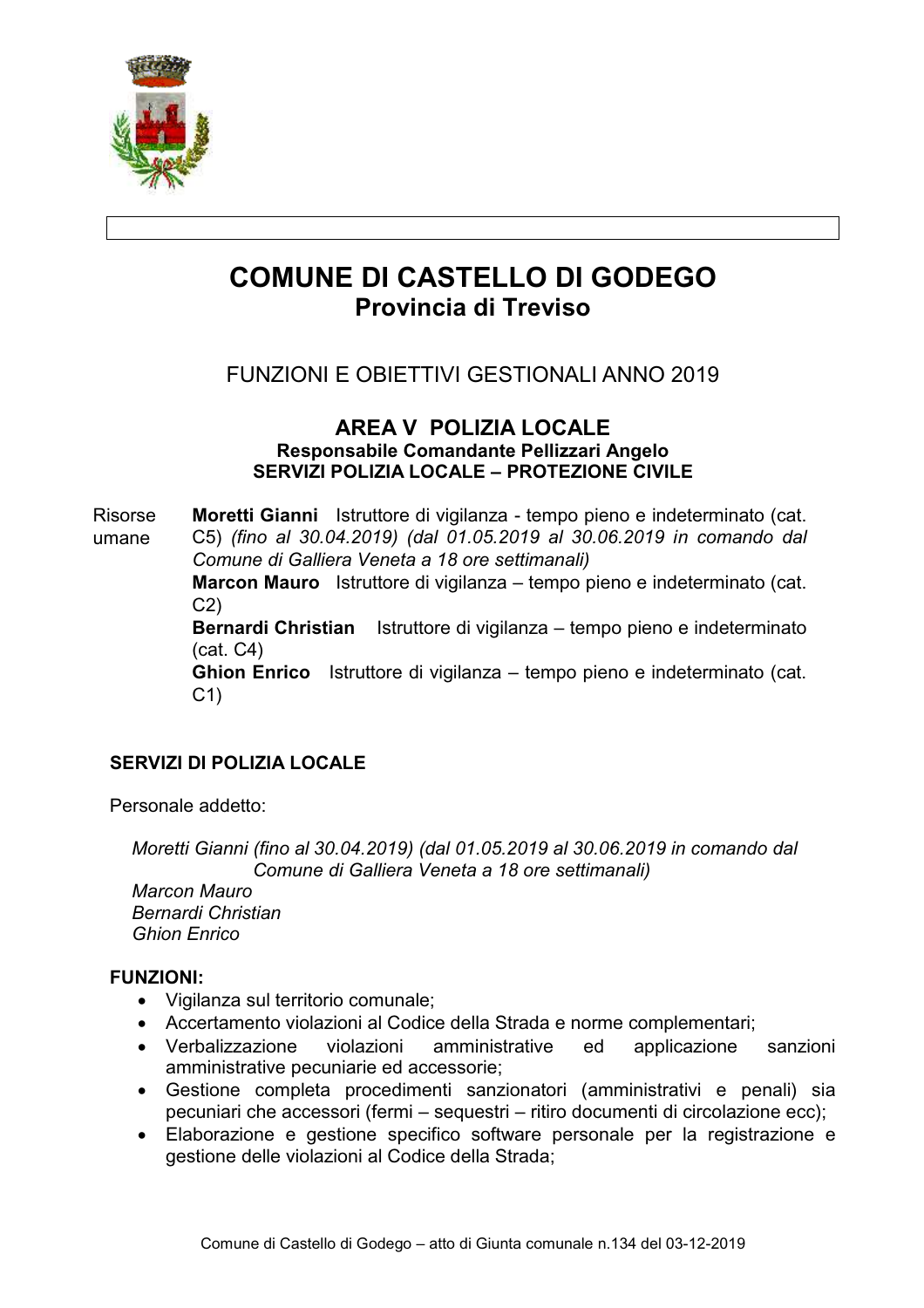- Trasmissione per via telematica procedimenti accessori relativi alle violazioni del Codice della Strada alla Prefettura SAN. A (Banca dati SIVES) e ai Carabinieri per inserimento SDI;
- Accertamento dati identificativi veicoli tramite collegamento telematico banca dati **ACI-PRA e MCTC:**
- Accertamento veicoli rubati e veicoli non assicurati tramite collegamento telematico:
- Gestione informatizzata rilevazione incidenti stradali della Provincia di Treviso (inserimento e aggiornamento dati);
- Gestione del contenzioso sulle sanzioni amministrative (Prefetto Giudice di Pace):
- Costituzione in giudizio avanti al Giudice di Pace per opposizioni contro sanzioni amministrative:
- Formazione ruoli sanzioni amministrative;
- · Rilevazione incidenti stradali e redazione rapporti tecnici vari;
- Servizio di inserimento dati, mediante collegamento telematico, per la detrazione dei punti sulla patente di quida;
- · Esecuzione provvedimenti accessori su patenti di quida su delega della Prefettura:
- · Autorizzazioni ed ordinanze codice della strada e regolamenti comunali di competenza della polizia locale;
- Accertamenti anagrafici in collaborazione con servizi demografici;
- Autorizzazioni e N.O. trasporti eccezionali:
- Gestione procedure veicoli abbandonati:
- Gestione comunicazioni ed autorizzazioni manifestazioni sportive;
- Servizio di viabilità durante le manifestazioni sportive, religiose e civili:
- Svolgimento corsi di educazione stradale presso le scuole;
- · Sopralluoghi in collaborazione con LL.PP. e Urbanistica (abusi edilizi, inquinamenti, idoneità alloggi, segnaletica, manutenzione strade, controllo della segnaletica stradale, ecc.);
- Sopralluoghi per rilevamento danni a strutture ed impianti comunali;
- Uscite di rappresentanza con gonfalone ed esposizione bandiere:
- · Funzioni di Polizia Giudiziaria (su iniziativa o delegate dalla Magistratura) -Testimonianze rese davanti al Tribunale o Giudice di Pace:
- Addestramento e formazione all'uso armi:
- Sopralluoghi per verifica esistenza e certificazione ditte da iscrivere all'Albo Imprese Artigiane - applicazione sanzioni relative;
- · Polizia annonaria, controllo attività commerciali e pubblici esercizi: commercio fisso, ambulante, mercato;
- Controllo Normativa regionale e regolamenti Comunali: polizia urbana, rurale, veterinaria, igiene ambientale, ecc.
- Gestione del servizio di cattura e custodia dei cani randagi:
- Registrazione comunicazioni di ospitalità e cessioni fabbricati;
- Gestione oggetti ritrovati;
- Emissione ordinanze relative ad obblighi, divieti e limitazioni sulla circolazione stradale:
- Interventi di pubblica sicurezza nei casi di T.S.O.;
- Utilizzo e manutenzione dei mezzi in dotazione per lo svolgimento delle funzioni di Polizia Locale;
- Ricevimento segnalazioni varie da parte dei cittadini;
- · Emissione ordinanze di sequestro preventivo di bovini per la verifica della presenza di sostanze anabolizzanti o adulteranti: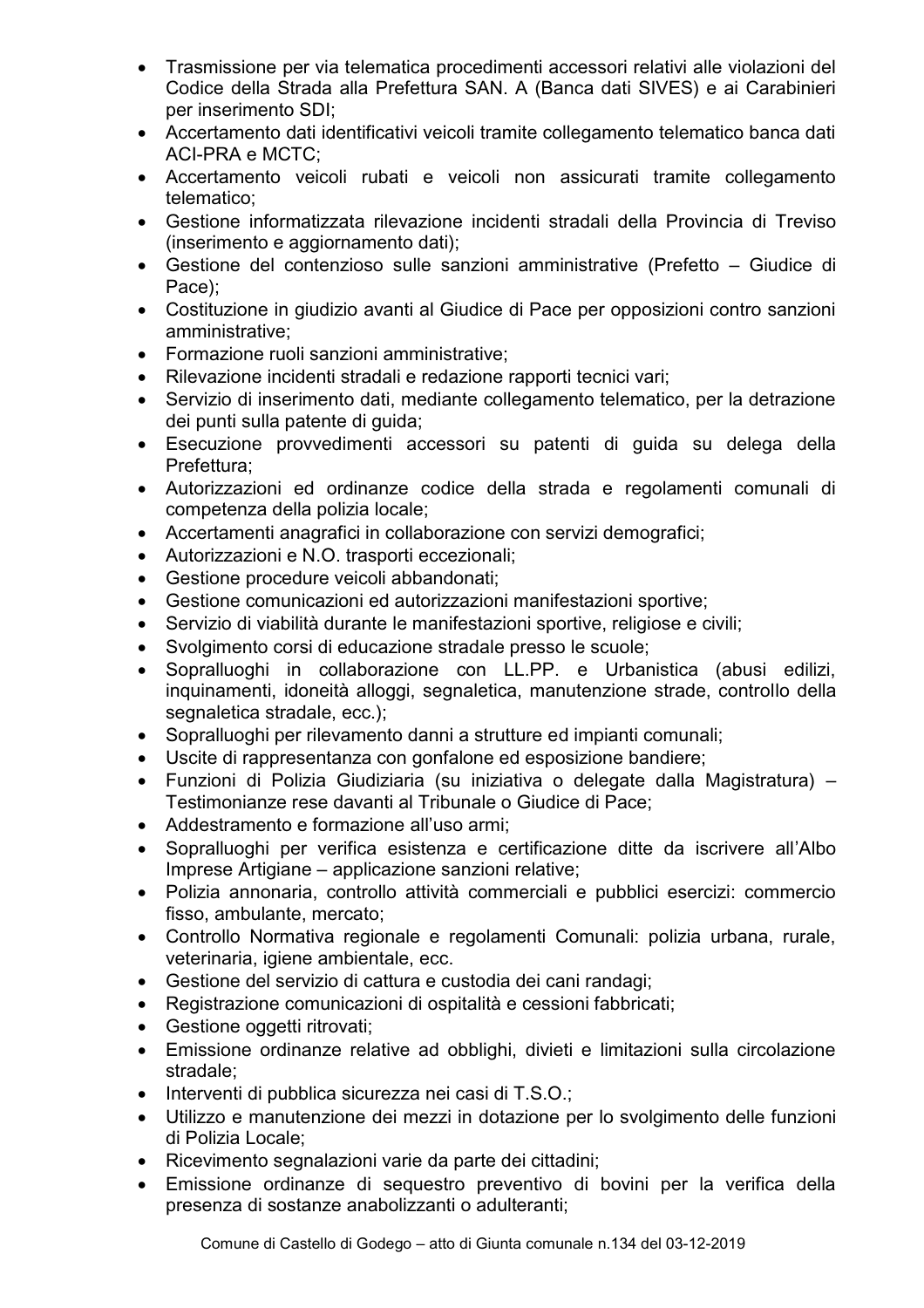- Rilascio tesserini per sosta e parcheggio invalidi;
- Gestione dell'occupazioni di spazi e aree pubbliche in collaborazione con l'ufficio tributi e attività produttive;
- Autorizzazioni passi carrai ai sensi del C.d.S.;
- Protezione civile:
- Gestione servizio di vigilanza pre-scolastica;
- Gestione vigilanza stradale presso la scuola primaria e secondaria.
- Sostituzione del messo comunale (notifiche);
- Determinazioni di competenza del servizio:
- Proposte di delibere di CC:
- Proposte di delibere di GC;
- Controllo dei movimenti della popolazione su segnalazione dell'ufficio anagrafe e d'iniziativa:
- Polizia stradale e amministrativa-Gestione in proprio delle incombenze riguardanti le procedure di comparsa relative a ricorsi amministrativi vari presso l'Autorità Giudiziaria (Giudice di Pace):
- · Sicurezza stradale miglioramento e sostituzione della segnaletica stradale attività di monitoraggio per il mantenimento e miglioramento della segnaletica stradale in supporto all'area tecnica:
- Sicurezza e ordine pubblico Monitoraggio e controllo del sistema di video sorveglianza;
- · Interventi nelle situazioni di emergenza Protezione civile: Attività di allertamento e primo intervento nelle emergenze;
- Controllo e supporto del servizio di elaborazione dati, stampa, spedizione rendicontazione delle notifiche e dei pagamenti dei verbali di violazione al C.d.S. sulla ditta aggiudicataria vincitrice della Gara.

| N.               | Descrizione<br>lobiettivo            | Piano delle Attività Indicatori                                                                                                                                                                                                                                                             |                                                                                  | <b>Peso</b><br>lobiettivo | $\%$<br><b>Realizzazione</b><br>lattesa = Valore<br><b>Atteso</b> |
|------------------|--------------------------------------|---------------------------------------------------------------------------------------------------------------------------------------------------------------------------------------------------------------------------------------------------------------------------------------------|----------------------------------------------------------------------------------|---------------------------|-------------------------------------------------------------------|
| $\overline{1}$ . | Progetto<br>leducazione<br>lstradale | Realizzazione di un<br>percorso all'interno della<br>scuola per verifiche<br>pratiche sul corretto uso<br>ldella bicicletta<br>Lezioni sulle classi.                                                                                                                                        | a) Realizzazione<br>percorso<br>b) n. 15 lezioni                                 | 10%                       | 100                                                               |
| $\overline{2}$ . | Controllo<br>lviolazioni             | Sicurezza stradale A) Controllo periodico del<br>rispetto dei limiti di<br>velocità nelle strade di<br>tutto il territorio comunale<br>col rilevatore posizionato<br>sui box (Prevelox)<br>installati<br>B) Controllo transito<br>autocarri sulle strade<br>comunali ove vige il<br>divieto | Almeno N. 25<br>pattuglie di controllo<br>Almeno N. 25<br>pattuglie di controllo | 25%                       | 100                                                               |

#### Obiettivi dell'Area Polizia Locale per l'anno 2019